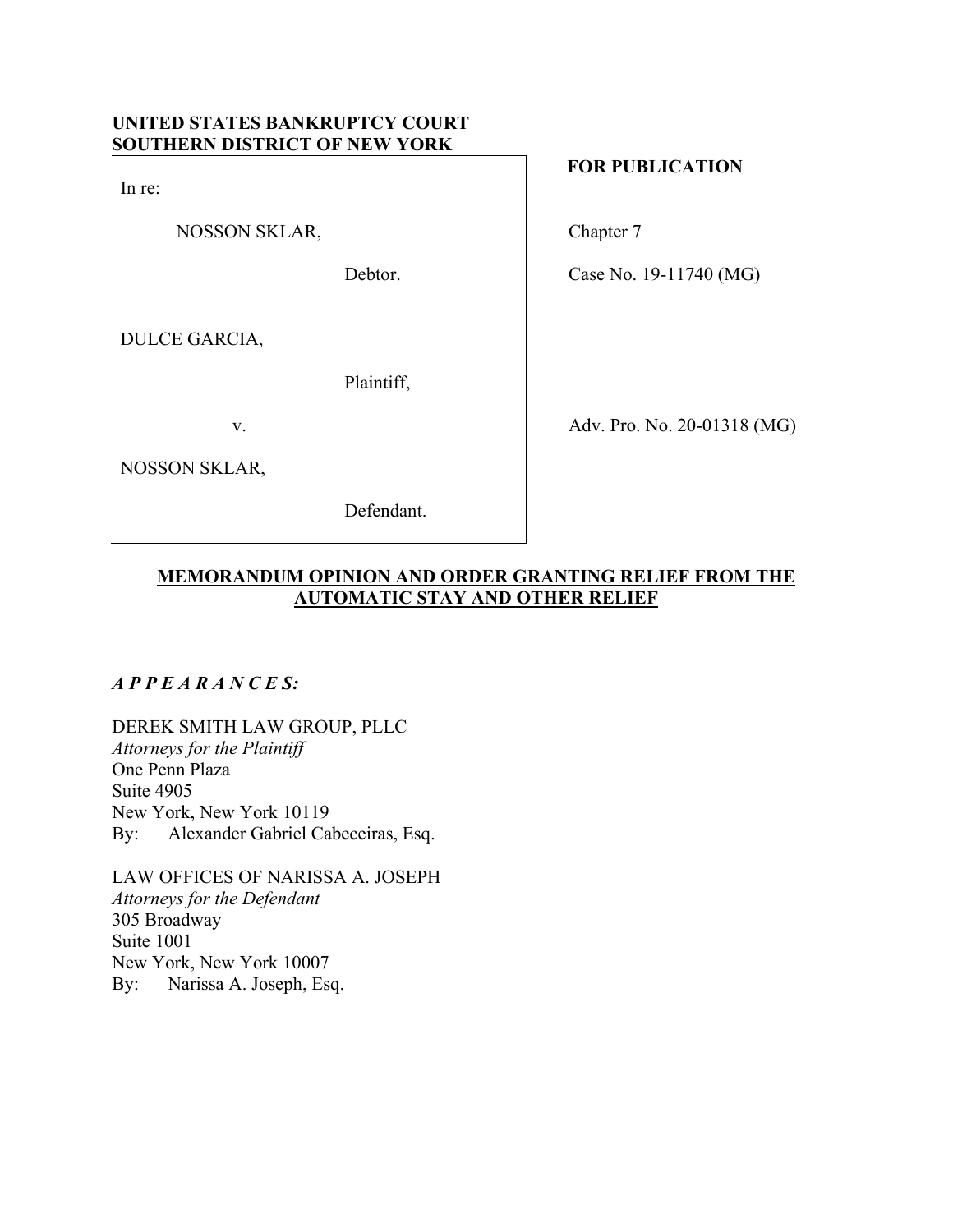# **Table of Contents**

| I.              |                       |  |
|-----------------|-----------------------|--|
| П.              |                       |  |
| A.              |                       |  |
| <b>B.</b>       |                       |  |
| C.              |                       |  |
| Ш.              |                       |  |
| А.              |                       |  |
| B.              |                       |  |
| $\mathcal{C}$ . |                       |  |
| IV.             |                       |  |
| A.              |                       |  |
| B.              |                       |  |
| $\mathcal{C}$ . |                       |  |
| D.              |                       |  |
|                 | $\mathcal{I}$ .       |  |
|                 | 2.                    |  |
|                 | $\mathfrak{Z}$ .      |  |
|                 | $\mathcal{A}_{\cdot}$ |  |
|                 | 5.                    |  |
|                 | 6.                    |  |
| Ε.              |                       |  |
| V.              |                       |  |
|                 |                       |  |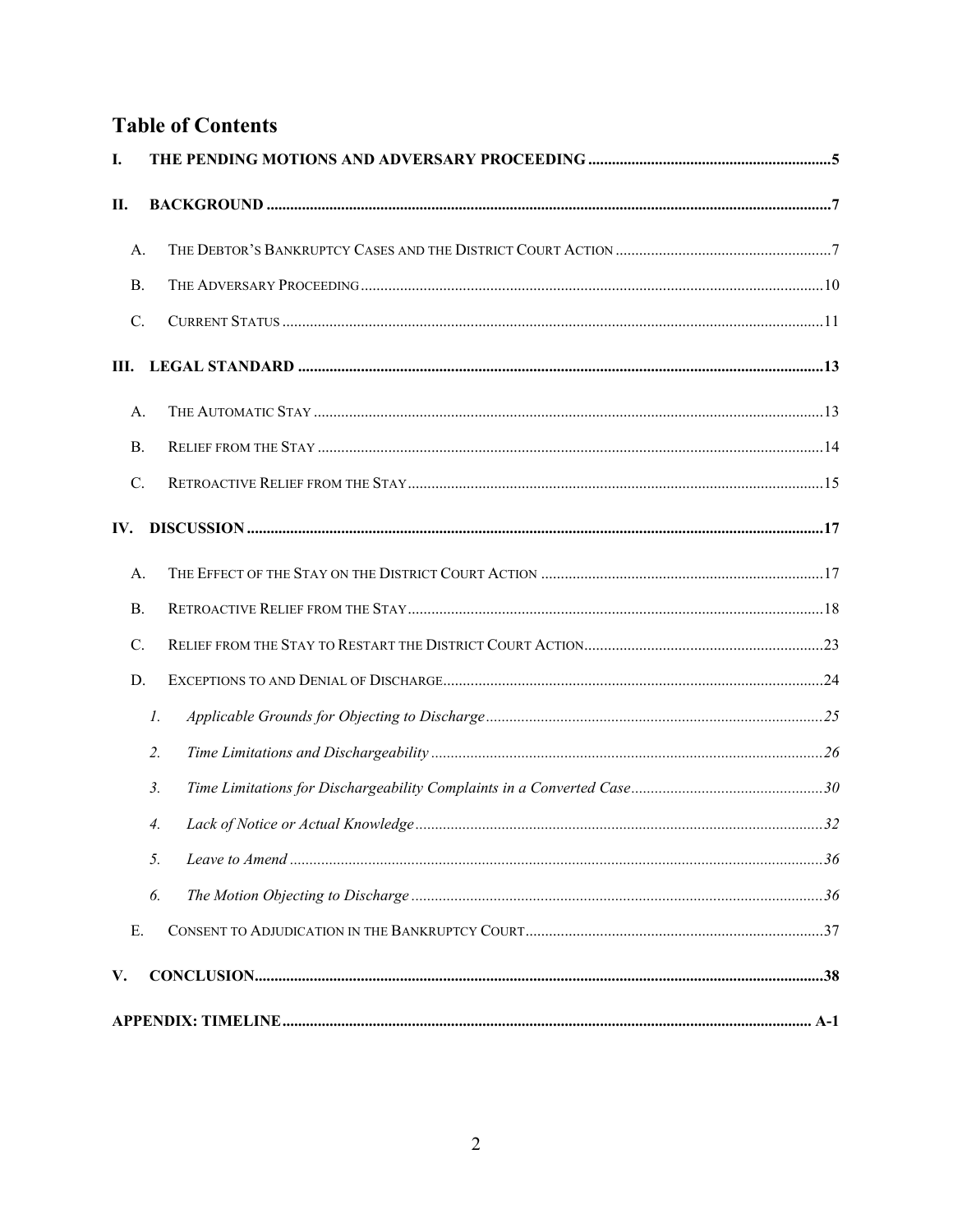## **MARTIN GLENN UNITED STATES BANKRUPTCY JUDGE**

This opinion addresses issues stemming from a procedural imbroglio from the filing of a complaint in the district court on November 16, 2017 by Dulce Garcia ("Garcia" or the "Plaintiff") against the debtor-defendant in this case, Nosson Sklar ("Sklar," the "Defendant," or the "Debtor") while his earlier chapter 11 bankruptcy case was pending in this Court.<sup>1</sup> The complaint asserted claims for employment discrimination, sexual harassment, assault and battery, and gender-motivated violence. The Defendants did not respond to the complaint, so on March 24, 2020, Garcia obtained a default judgment against the Defendants, including Sklar, in the amount of \$284,785.01, which included damages for economic losses, emotional distress, punitive damages, attorneys' fees and costs, all of which were assessed jointly and severally against all Defendants.

On November 13, 2020, Garcia filed a denial of discharge adversary complaint against Sklar in this chapter 7 case. Due to Garcia's potential lack of notice or actual knowledge of Sklar's bankruptcy case, the claims on which Garcia obtained her judgment might very well be non-dischargeable. But Garcia's complaint in the district court was filed, and the district judge entered a default judgment on liability, during Sklar's first bankruptcy case, which was filed on August 29, 2017 and dismissed on October 31, 2018. And, then, the magistrate judge conducted a damages inquest and issued a report and recommendation on the amount of damages, and the

<sup>1</sup> The complaint also named as defendants five business entities that Sklar managed, owned, and operated (collectively, the "Defendants"). The business entities named in the complaint are Comprehensive Center, LLC; Comprehensive Staffing Solutions, LLC; Grand Street Medicine & Rehabilitation, P.C.; Comprehensive Evaluation Services, PT, OT, SLP, LMSW, Psychology, PLLC; and New York's Comprehensive Home Care Services, LLC. The complaint also named Victor Robbins, the acting human resources representative for the Debtor's business entities. Robbins was dismissed as a defendant for failure to prosecute.

Comprehensive Center LLC filed a chapter 11 petition on May 15, 2019. ("Comprehensive Center Petition," Case No. 19-11558 (MG), ECF Doc. # 1.) That case was dismissed by order dated March 23, 2020. ("Comprehensive Center Dismissal," Case No. 19-11558, ECF Doc. # 23.) The Court does not address any issues concerning the judgment against Comprehensive Center LLC.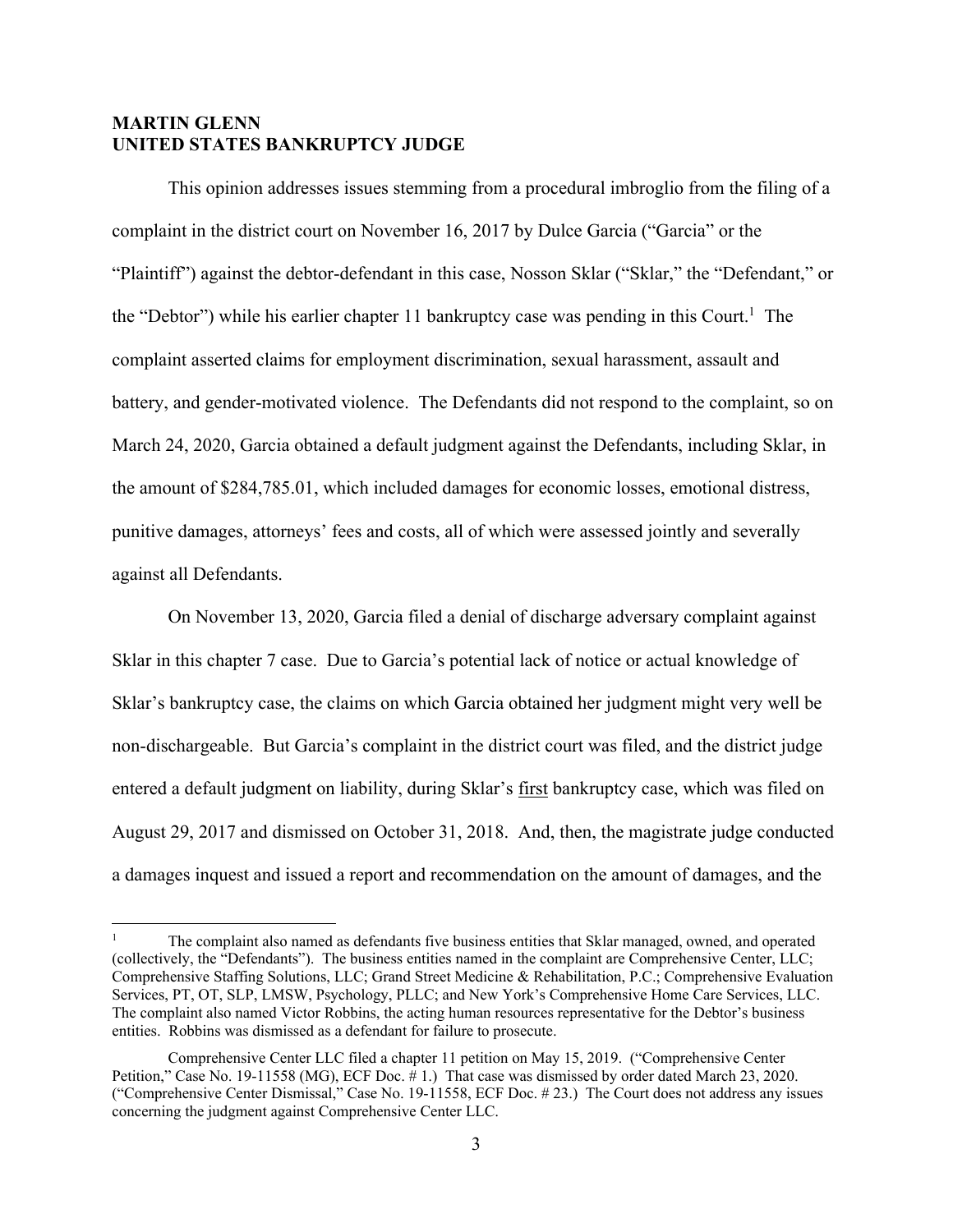district judge adopted the report and recommendation and entered judgment against Sklar, all during Sklar's second bankruptcy case, which was filed on May 29, 2019 and remains pending.<sup>2</sup> The second bankruptcy petition and schedules (as originally filed) do not disclose Garcia's claim, the filing of her district court lawsuit, or the default judgment entered by the district court. *One thing is crystal clear and bears emphasis—neither the district judge nor the magistrate judge knew or had any reason to know about Sklar's first or second bankruptcy cases.* Sklar did not appear in the district court case; and Garcia's lawyer asserts that neither he nor Garcia knew about Sklar's first or second bankruptcy cases, a factual assertion that may need to be tested in the adversary proceeding. The usual rule is that, as a result of the automatic stay, the filing of Garcia's district court lawsuit, and any rulings by the district court, while the automatic stay is in place, are void.

Garcia's lawyer argues, despite the procedural irregularities, the district court judgment against Sklar should be enforced, and Sklar should be denied a discharge (or at least Garcia's claim should be excepted from discharge). Sklar's lawyer never filed anything regarding the effect of the stay on Garcia's lawsuit, and never filed an objection to the motion to lift the stay. Sklar's lawyer did, however, file briefs regarding the timeliness of Garcia's denial of discharge complaint and the effect of 28 U.S.C. § 157(b)(5). Other important issues are either poorly addressed or not addressed at all by the parties.

The Court now considers the following questions: (1) whether the judgment against Sklar is void; (2) whether to lift the automatic stay, either retroactively to validate the judgment, or prospectively to permit Garcia to return to the district court to file a new action against Sklar; (3)

<sup>2</sup> Due to the significance of certain dates to the issues addressed in this opinion, a timeline is included as an appendix.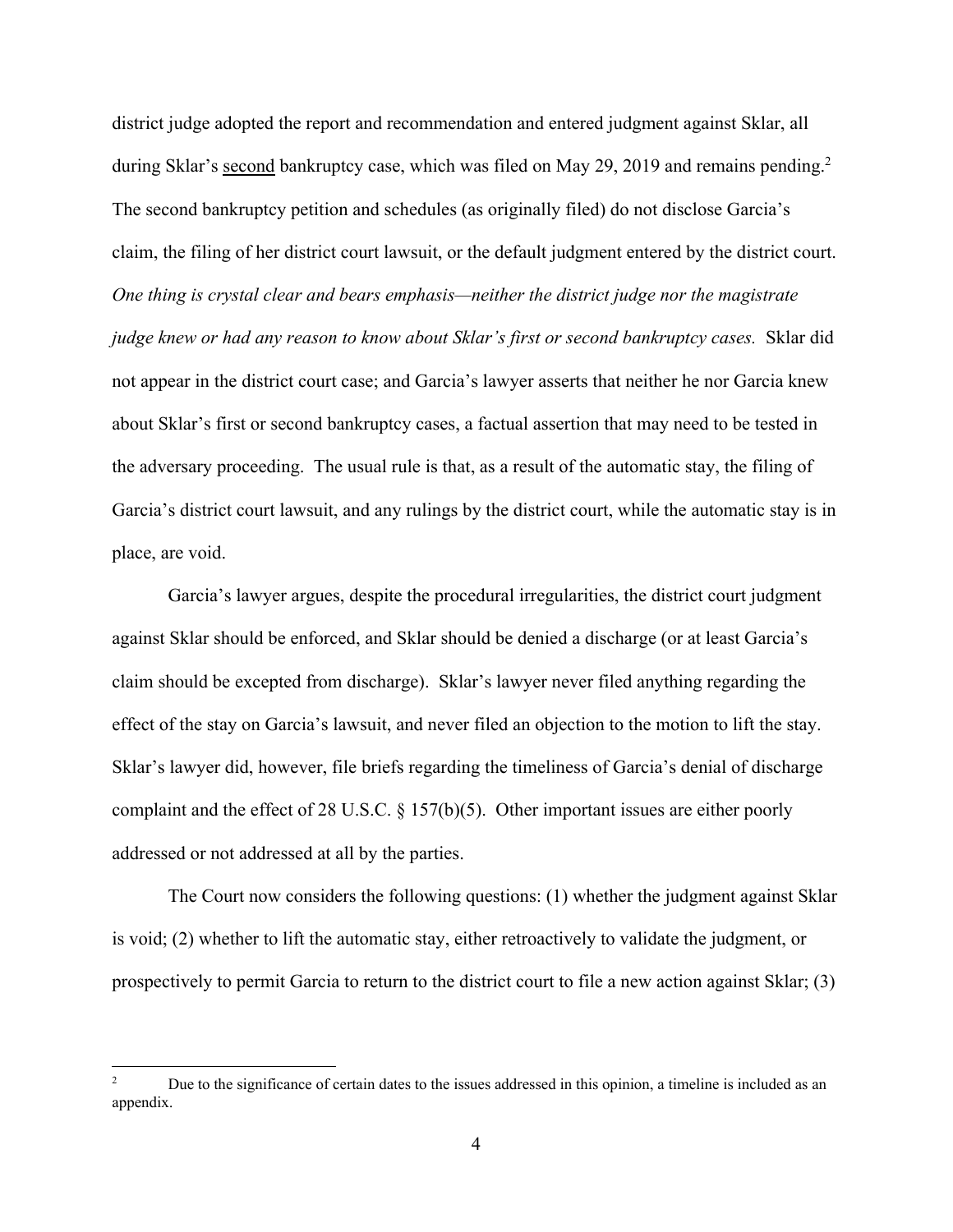whether Garcia had notice or actual knowledge of Sklar's bankruptcy; (4) whether Garcia's claims against Sklar that were asserted in the district court complaint can be adjudicated by this Court as part of the claims-allowance process or must be tried in the district court under 28 U.S.C. § 157(b)(5); and (5) whether any of the claims asserted in the denial of discharge adversary complaint should be dismissed.

For the reasons explained below, the Court concludes as follows: (1) all of the proceedings and rulings in Garcia's district court case are void against Sklar; (2) the automatic stay will be lifted to permit Garcia to start over again in the district court; (3) further proceedings in this Court are required to determine when Garcia had notice or actual knowledge of Sklar's bankruptcy; (4) because Garcia's claims against Sklar include personal injury claims, and neither party has consented to adjudication of the claims in this Court, section 157(b)(5) requires that Garcia's non-bankruptcy law claims be tried in the district court; and (5) all of the claims asserted in the denial of discharge adversary complaint must be dismissed—specifically, the claims asserted under sections  $523(a)(11)$ ,  $523(a)(19)(B)(i)$ –(iii), and  $1328(f)$  are dismissed as inapplicable to this chapter 7 case, and the claims under sections  $523(a)(6)$  and  $727(a)(4)(A)$  are dismissed as untimely. However, Garcia is granted leave to amend the Adversary Proceeding to assert a claim for an exception to discharge under section 523(a)(3).

#### **I. THE PENDING MOTIONS AND ADVERSARY PROCEEDING**

Pending before the Court is the Amended Motion for Relief from the Automatic Stay Pursuant to Section 362(d)(1) filed on November 23, 2020 (the "Lift-Stay Motion," Main Case ECF Doc.  $# 85-1$ <sup>3</sup> filed on behalf of Garcia. The Lift-Stay Motion seeks to lift the stay of the

The original lift-stay motion was filed earlier the same day at Main Case ECF Doc. # 84.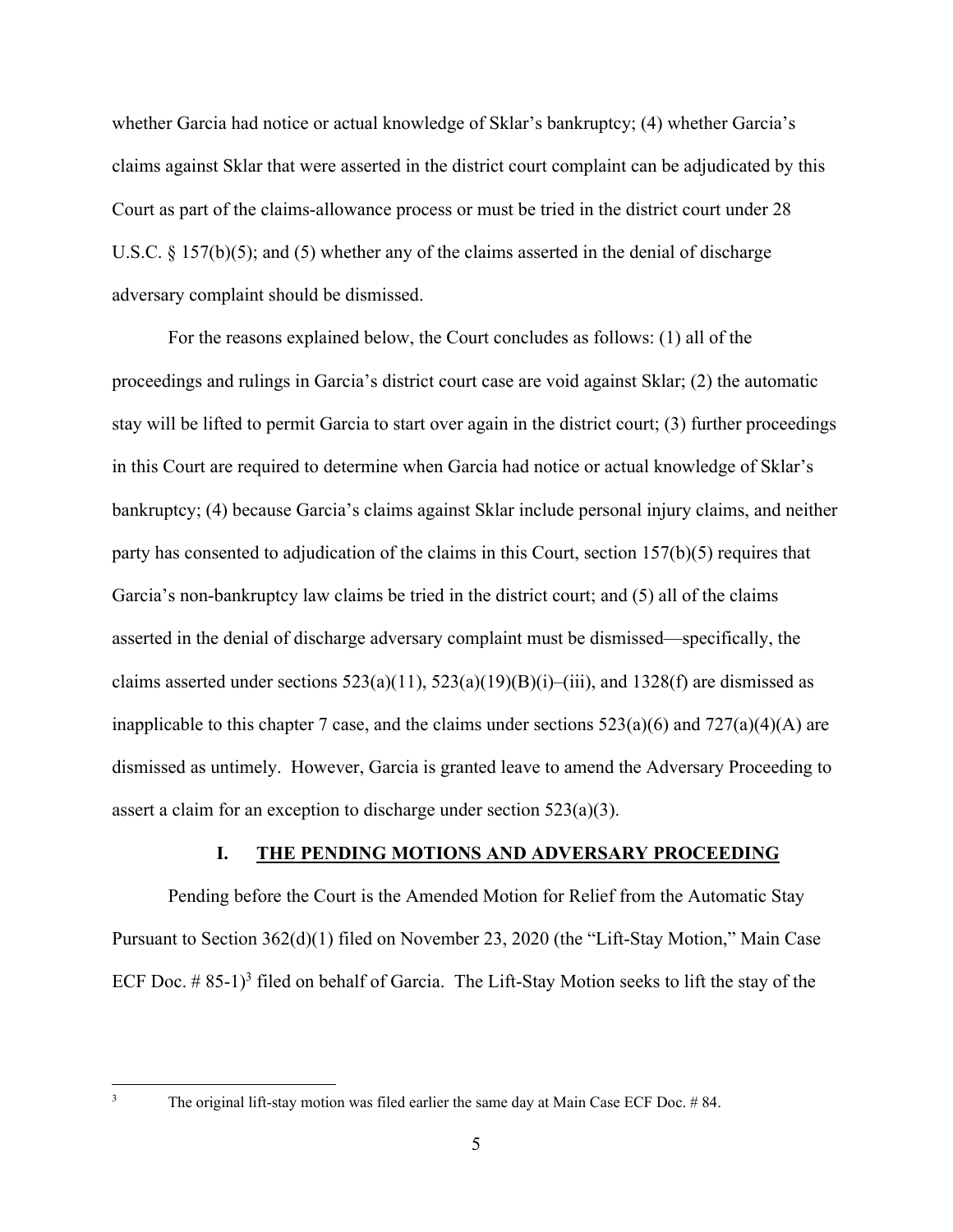"District Court Action"<sup>4</sup> filed in the United States District Court for the Southern District of New York (the "District Court") on November 16, 2017, including claims for employment discrimination, sexual harassment, assault and battery, and gender-motivated violence against Sklar and five business entities he managed, owned, and operated. ("District Court Complaint," Main Case ECF Doc. # 85-3.)

In her adversary proceeding (the "Adversary Proceeding," Adv. Proc. 20-01318), Garcia seeks an exception to discharge for the damages claim arising from a default judgment she obtained against Sklar in the District Court Action, and a total denial of Sklar's discharge due to the nondisclosure of that lawsuit in his petition and schedules.<sup>5</sup> Garcia also filed a motion objecting to discharge on November 6, 2020 in the Main Case. ("Motion Objecting to Discharge," Main Case ECF Doc. # 81.)

The deadline for responses to the Lift-Stay Motion was December 1, 2020. (Main Case ECF Doc. # 85.) On December 1, 2020, the chapter 7 trustee filed a statement of no objection to the Lift-Stay Motion. (Main Case ECF Doc. # 87.) There have been no other responses to the Lift-Stay Motion.

In the Adversary Proceeding, Sklar's lawyer filed a brief objecting to the timeliness of Garcia's adversary complaint objecting to discharge ("Defendant's Brief," AP ECF Doc. # 10), and a supplemental brief refusing consent to this Court determining Garcia's claims as part of the claims-allowance process. ("Defendant's Supplemental Brief," AP ECF Doc. # 13.) Garcia filed

<sup>4</sup> *Dulce Garcia v. The Comprehensive Center, LLC, et al.*, 17-cv-8970 (JPO).

<sup>5</sup> Docket entries from the main case will be cited as "Main Case ECF Doc. # ..." Docket entries from the Adversary Proceeding will be cited as "AP ECF Doc. # ."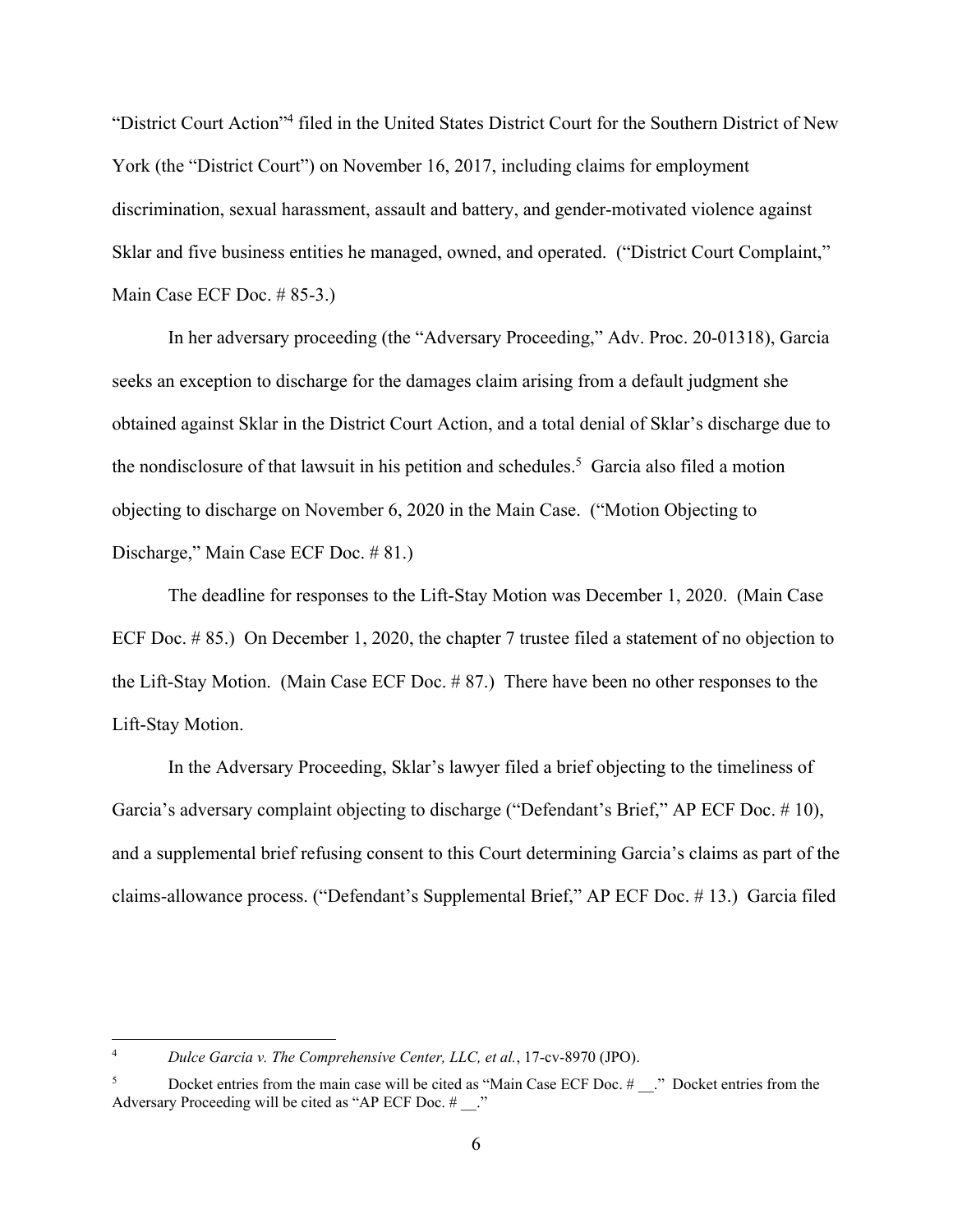a brief in further support of relief from the stay<sup>6</sup> and in further support of a finding that Garcia's claims are non-dischargeable. ("Plaintiff's Brief," AP ECF Doc. # 13.) The Plaintiff's Brief did not address any timeliness issues.

No responses have been filed to the Motion Objecting to Discharge.

The Court has held multiple hearings and conferences in the Main Case and the

Adversary Proceeding and has encouraged the parties to reach a consensual resolution.

However, settlement discussions have proven unsuccessful. Therefore, this opinion addresses

the issues that need to be resolved to move the Main Case and the Adversary Proceeding

forward.

#### **II. BACKGROUND**

#### **A. The Debtor's Bankruptcy Cases and the District Court Action**

On August 29, 2017 (the "First Petition Date"), the Debtor filed a voluntary petition for

relief under chapter 11 of the Bankruptcy Code. ("First Petition," Case No. 17-12394, ECF Doc.

# 1.) That chapter 11 case (the "First Bankruptcy Case") was dismissed on October 31, 2018.

The dismissal order stated:

Debtor ha[d] failed to prosecute this chapter 11 case for a prolonged period of time, to appear at his adjourned meeting of creditors, to pay any fees to the United States Trustee or to file any operating reports since the commencement of the case, and ha[d] failed to deliver basic documents reasonably requested by the United States Trustee.

("Dismissal Order," Case No. 17-12394, ECF Doc. # 47.)

On May 29, 2019 (the "Second Petition Date"), the Debtor filed a second voluntary

petition for relief under chapter 11 of the Bankruptcy Code. ("Second Petition," Main Case ECF

<sup>6</sup> Among the many procedural irregularities of this case is that several arguments for lifting the stay have been asserted in the Adversary Proceeding. However, Plaintiff's counsel did correctly file the Lift-Stay Motion in the Main Case.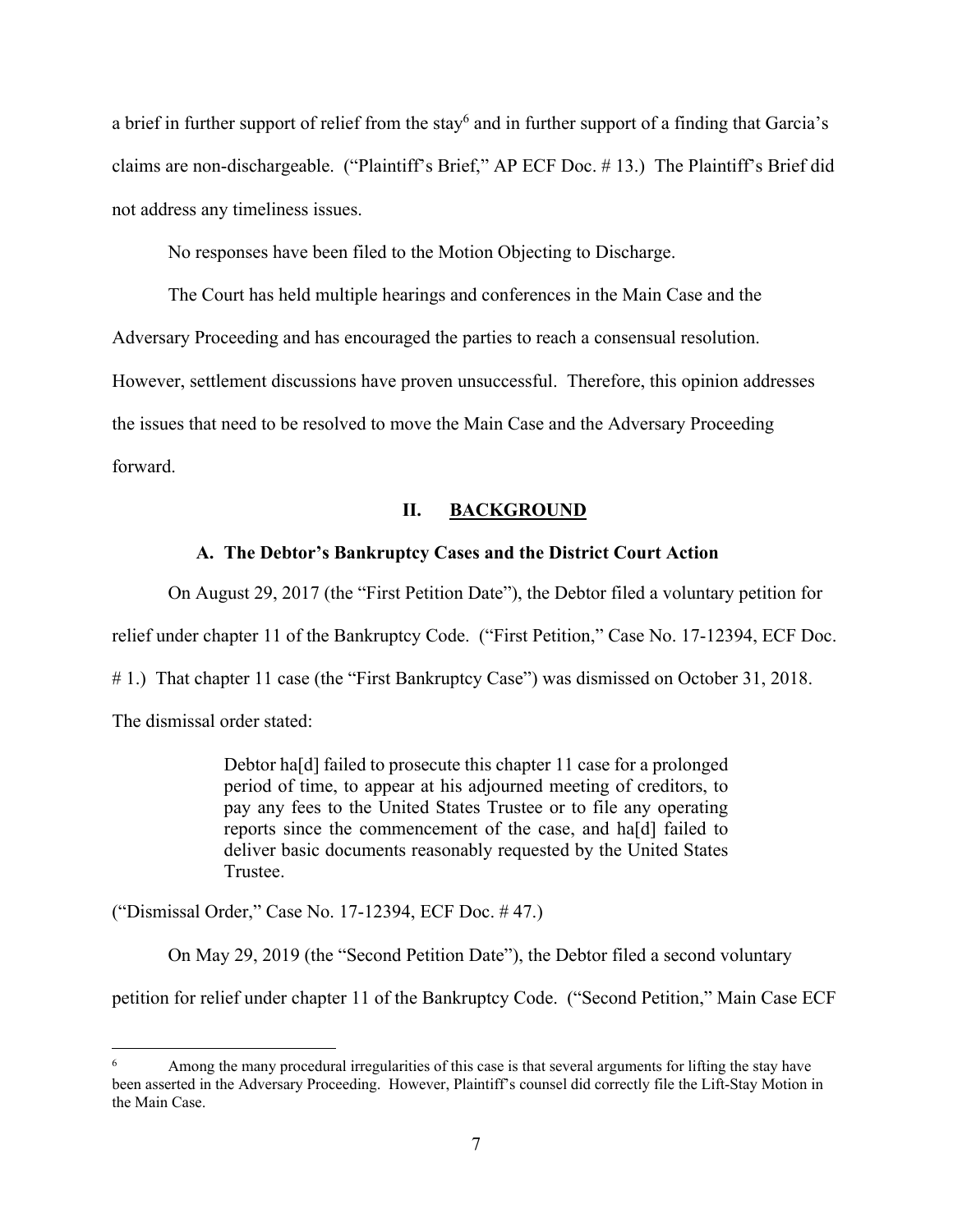Doc. #1.) On August 27, 2019, this case (the "Second Bankruptcy Case") was converted to one under chapter 7. ("Order Converting Case," Main Case ECF Doc. # 36.) Deborah J. Piazza (the "Trustee") was appointed chapter 7 trustee, and she continues to serve in that capacity. ("Notice of Appointment," Main Case ECF Doc. # 37.)

On November 16, 2017, Garcia filed the District Court Complaint. The District Court Complaint and several documents from the District Court Action are attached to the Lift-Stay Motion, including:

- Opinion and Order Granting in Part and Denying in Part Plaintiff's Motion for Default Judgment (the "Default Judgment Opinion," Main Case ECF Doc. # 85-4);
- Order Clarifying Defendants' Liability (the "Liability Order," Main Case ECF Doc. # 85-5);
- Report and Recommendation on Damages to the Hon. J. Paul Oetken (the "R&R," Main Case ECF Doc. # 85-6); and
- Order Adopting Report and Recommendation (the "Order Adopting" R&R," Main Case ECF Doc. # 85-7).

All events giving rise to the District Court Complaint took place before the First Petition

Date. (*See* District Court Complaint  $\P$  14–36.) None of the Defendants filed an answer or otherwise appeared in the District Court Action. (Default Judgment Opinion at 1.) On August 16, 2018, United States District Judge J. Paul Oetken granted in part and denied in part the Plaintiff's motion for default judgment, and he referred the matter to United States Magistrate Judge Barbara C. Moses for an inquest on damages.7 (*Id.* at 11.) On August 22, 2018, Judge Oetken issued an order clarifying the Defendants' liability, as follows:

> This Court now clarifies that all [Defendants] are jointly and severally liable as to Plaintiff's race- and gender-discrimination claims under 42 U.S.C. § 1981; the New York State Human Rights

The Plaintiff moved for default judgment against all of the Defendants except Robbins.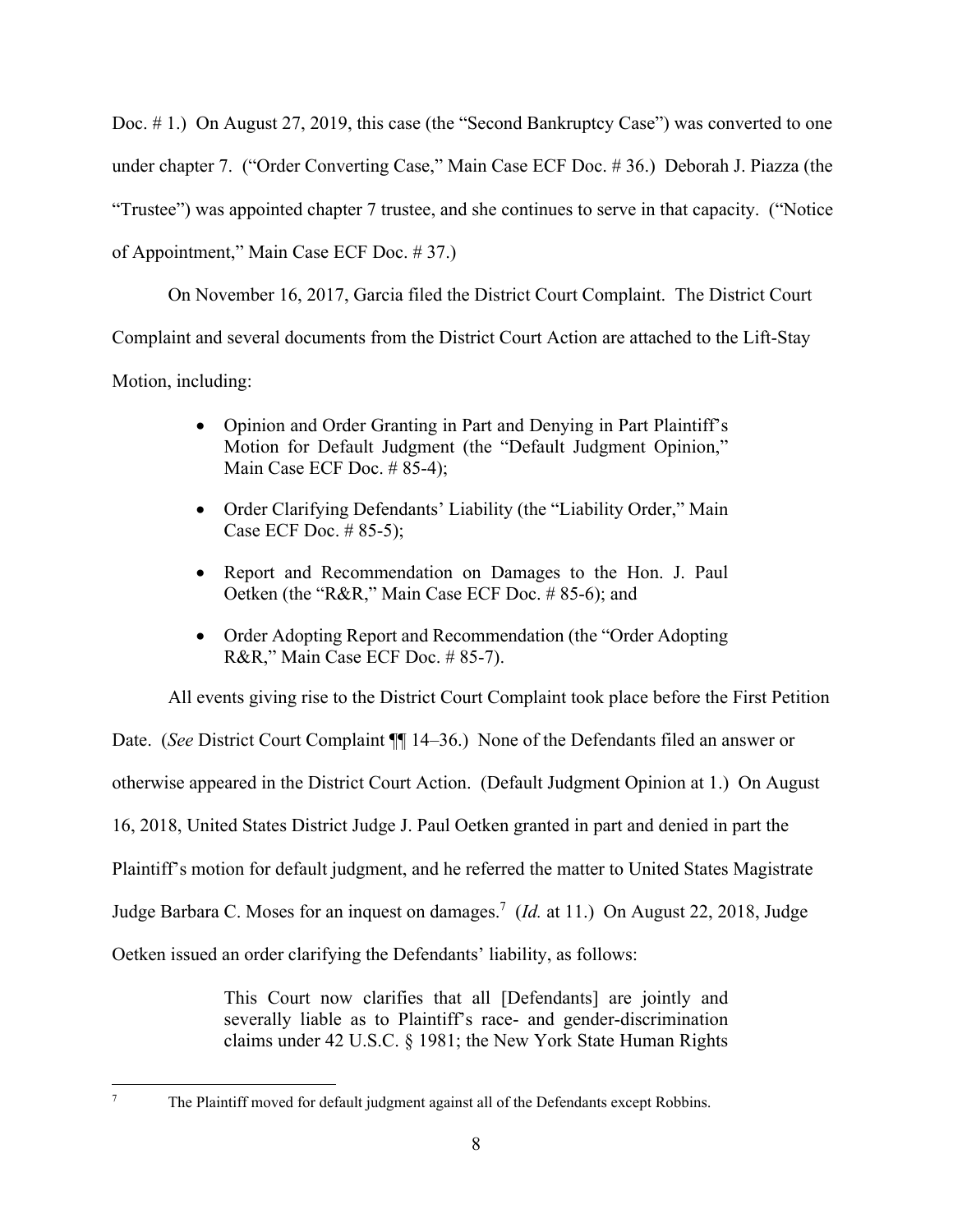Law, N.Y. Exec. Law § 296; and the New York City Human Rights Law, N.Y.C. Admin. Code § 8-107 *et seq.* (Fifth, Seventh, Eighth, Eleventh, Twelfth, and Fifteenth Causes of Action), and as to Plaintiff's claim of interference with a protected right under municipal law, *see* N.Y.C. Admin. Code § 8-107(19) (Tenth Cause of Action). All [Defendants] except Sklar are jointly and severally liable as to Plaintiff's race- and gender-discrimination claims under Title VII of the Civil Rights Act, 42 U.S.C. § 2000e *et seq.* (First Cause of Action), which were asserted against the corporate defendants only. (Compl. ¶¶ 48–51.) Finally, Sklar alone is liable as to Plaintiff's claims of assault and battery (Thirteenth Cause of Action).

(Liability Order.)

On November 21, 2019, Magistrate Judge Moses issued her report and recommendation

on damages to Judge Oetken. (R&R.) On March 24, 2020, Judge Oetken adopted the R&R.

(Order Adopting R&R.)<sup>8</sup> Judgment in the amount of \$284,785.01 was entered against Sklar on

March 25, 2020.

A timeline of the relevant docket entries in the Debtor's bankruptcy cases and the District

Court Action is below.<sup>9</sup> Docket entries in the Debtor's bankruptcy cases are noted in regular

type, and docket entries in the District Court Action are in bold type.

| <b>Docket Entry</b>             | Date                     |
|---------------------------------|--------------------------|
|                                 |                          |
| <b>First Petition</b>           | August 29, 2017          |
|                                 |                          |
| <b>District Court Complaint</b> | <b>November 16, 2017</b> |
|                                 |                          |
|                                 |                          |
| <b>Default Judgment Opinion</b> | <b>August 16, 2018</b>   |

<sup>8</sup> The Order Adopting R&R is dated one day after the Comprehensive Center Dismissal. A review of the docket in the District Court Action indicates that the Plaintiff's counsel filed a letter on the same day as the Comprehensive Center Dismissal requesting an update from the District Court and submitting a proposed order adopting the R&R. ("Letter," District Court Action ECF Doc. # 68.) The Letter did not indicate the reason for its timing, and the Court recognizes that the Letter is not necessarily a result of the Comprehensive Center Dismissal. However, the timing is curious.

<sup>9</sup> A more extensive timeline including the filings and dates most relevant to both the Lift-Stay Motion and the Adversary Proceeding is included as an appendix to this opinion.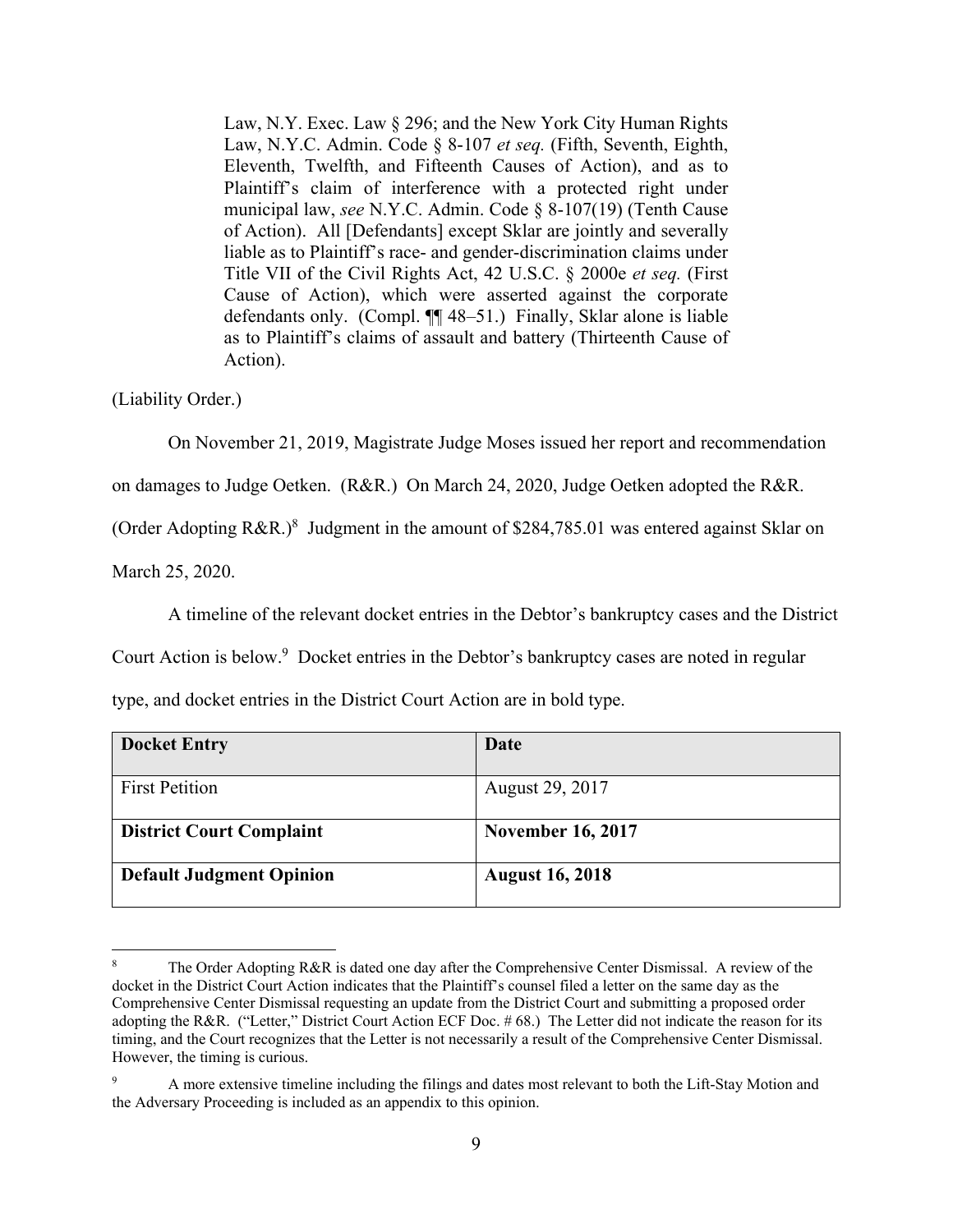| <b>Liability Order</b>        | <b>August 22, 2018</b>   |
|-------------------------------|--------------------------|
| Dismissal Order               | October 31, 2018         |
| <b>Second Petition</b>        | May 29, 2019             |
| <b>R&amp;R</b>                | <b>November 21, 2019</b> |
| <b>Order Adopting R&amp;R</b> | <b>March 24, 2020</b>    |

#### **B. The Adversary Proceeding**

The Plaintiff commenced the Adversary Proceeding on November 13, 2020. ("AP Complaint," AP ECF Doc. # 1.) The Adversary Proceeding asserts that denial of discharge is warranted under five sections of the Code: sections  $523(a)(6)$ ,  $523(a)(11)$ ,  $523(a)(19)(B)(i)$ –(iii), 1328(f), and  $727(a)(4)(A).^{10}$ 

As noted above, the Debtor's current bankruptcy case was converted from one under chapter 11 to one under chapter 7 on August 27, 2019. (Order Converting Case.) After conversion, the first date set for the meeting of creditors under section 341(a) was October 16, 2019. ("341 Notice," Main Case ECF Doc. # 38.) As explained below, the last day to file a complaint objecting to the Debtor's discharge under both sections  $523(a)(6)$  and  $727(a)(4)(A)$ was December 16, 2019. Two extensions of time to object to the Debtor's discharge were granted to the Chapter 7 Trustee and the U.S. Trustee, first through February 14, 2020, and then through April 15, 2020. (Main Case ECF Doc. ## 46, 60.)

On April 13, 2020, the Chapter 7 Trustee filed an adversary proceeding against the Debtor. ("Trustee AP," Adv. Proc. 20-01073.) The Trustee AP sought denial of discharge due

<sup>&</sup>lt;sup>10</sup> The Plaintiff also filed a motion objecting to discharge in the Main Case, pursuant to all of the same sections except section 727(a)(4)(A). ("Motion Objecting to Discharge," Main Case ECF Doc. # 81.)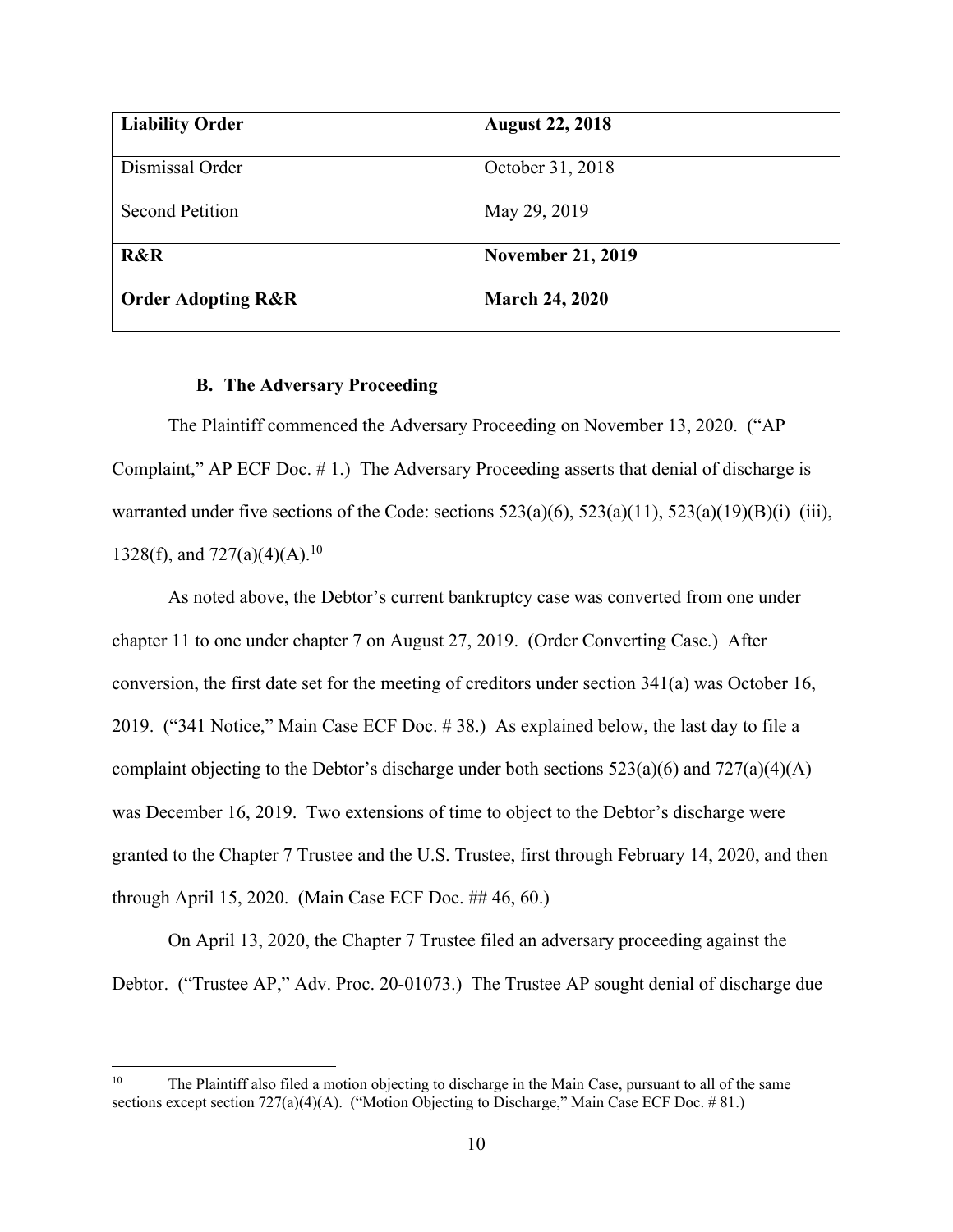to the Debtor's nondisclosure of several investment accounts. (Trustee AP ECF Doc. # 1.) The Trustee's adversary proceeding was resolved by a stipulation so-ordered by the Court on January 19, 2021. (Trustee AP ECF Doc. # 25.)

The AP Complaint alleges that "Plaintiff was granted no notice of Defendant's bankruptcy proceedings whatsoever," and that "Defendant failed to properly notify Defendant [*sic*] of his underlying bankruptcy proceedings." (AP Complaint  $\P$  16–17 (underlining in original).) The Debtor's Statement of Financial Affairs and first Amended Statement of Financial Affairs did not disclose the District Court Action or list Garcia as a creditor. (Main Case ECF Doc. ## 25, 51.) After the Adversary Proceeding was filed, the Debtor filed a second Amended Statement of Financial Affairs on November 25, 2020, disclosing the District Court Action. ("Second Amended SOFA," Main Case ECF Doc. # 86 at 19.)

#### **C. Current Status**

At a hearing on December 8, 2020 (the "December Hearing"), the Court expressed its view that the District Court Action is void *ab initio* because the District Court Complaint was filed during the pendency of the First Bankruptcy Case. The Court also noted the practical issues with recovery even if the Court lifts the stay to allow the Plaintiff to restart the District Court Action; the Court directed the parties to meet and confer to attempt to reach a settlement. The Court reiterated these points at the hearing held on January 7, 2021 (the "January Hearing"). Counsel to both Garcia and Sklar agreed to try to reach a settlement. On February 11, 2021, the Court held a hearing (the "February Hearing"); counsel said that attempts to reach a settlement had been unsuccessful. At the February Hearing, the Court gave the parties the option, if they wished, to file briefs prior to the next conference addressing (1) the timeliness of a denial of discharge adversary complaint since the case was originally filed as chapter 11 case and then converted to a case under chapter 7, and (2) the deadline for filing an adversary complaint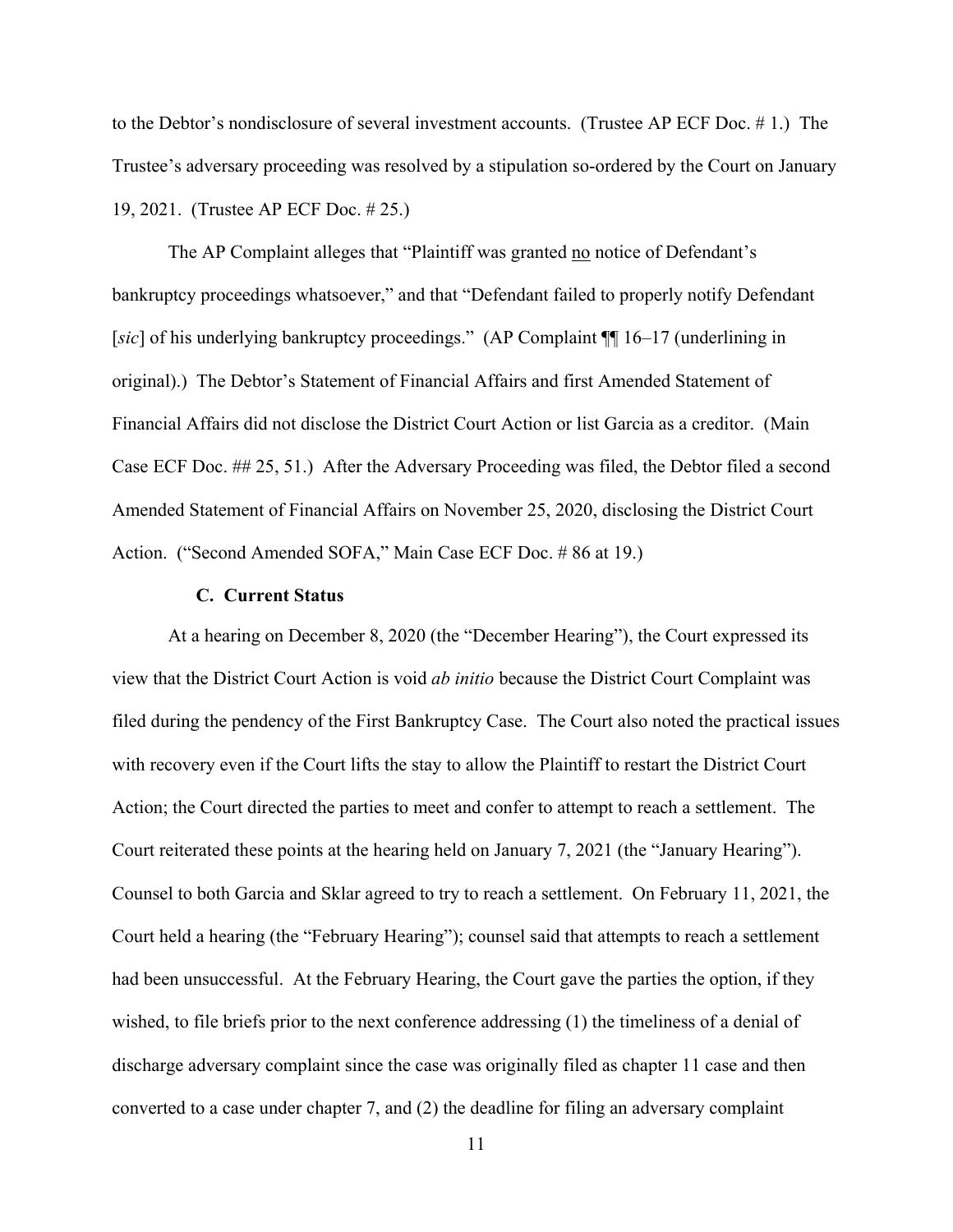objecting to discharge in a case in which the creditor was not given notice of the filing of the bankruptcy case.

On March 4, 2021, the Defendant filed a brief addressing the timeliness issues. (Defendant's Brief.) On March 31, 2021, the Plaintiff filed a brief arguing, for the first time, that the stay should be lifted retroactively. (Plaintiff's Brief.) The Plaintiff's Brief does not address any of the issues of timeliness or notice on which the Court requested briefing. On April 5, 2021, the Defendant filed a supplemental brief stating that he does not consent to adjudication of the Plaintiff's claim in the bankruptcy court. (Defendant's Supplemental Brief.)

As discussed further below, when Garcia or her counsel learned of Sklar's bankruptcy filing is crucial in determining whether Garcia's claim can be excepted from discharge. At the February Hearing, the Plaintiff's counsel represented that he learned of the Defendant's Second Bankruptcy Case from the Plaintiff around mid-November 2020 (when the Adversary Proceeding was filed), but he could not recall when Garcia learned of Sklar's bankruptcy. The Defendant argues that the Plaintiff's allegation that the Defendant was served through his counsel of record in his bankruptcy case "demonstrate[s] that the Plaintiff had full knowledge that the Defendant had filed for bankruptcy, if not from the day bankruptcy was filed, at least at the point where the civil court awarded damages on the 24th of March, 2020 or soon thereafter." (Defendant's Brief ¶¶ 2.4–2.6.)

The Court held another conference on April 12, 2021 (the "April Conference"), during which counsel again indicated that settlement discussions had been unsuccessful. At the April Conference, the Court said it expected to grant relief from the stay to allow the Plaintiff to restart her lawsuit against the Debtor. This opinion explains the Court's reasoning.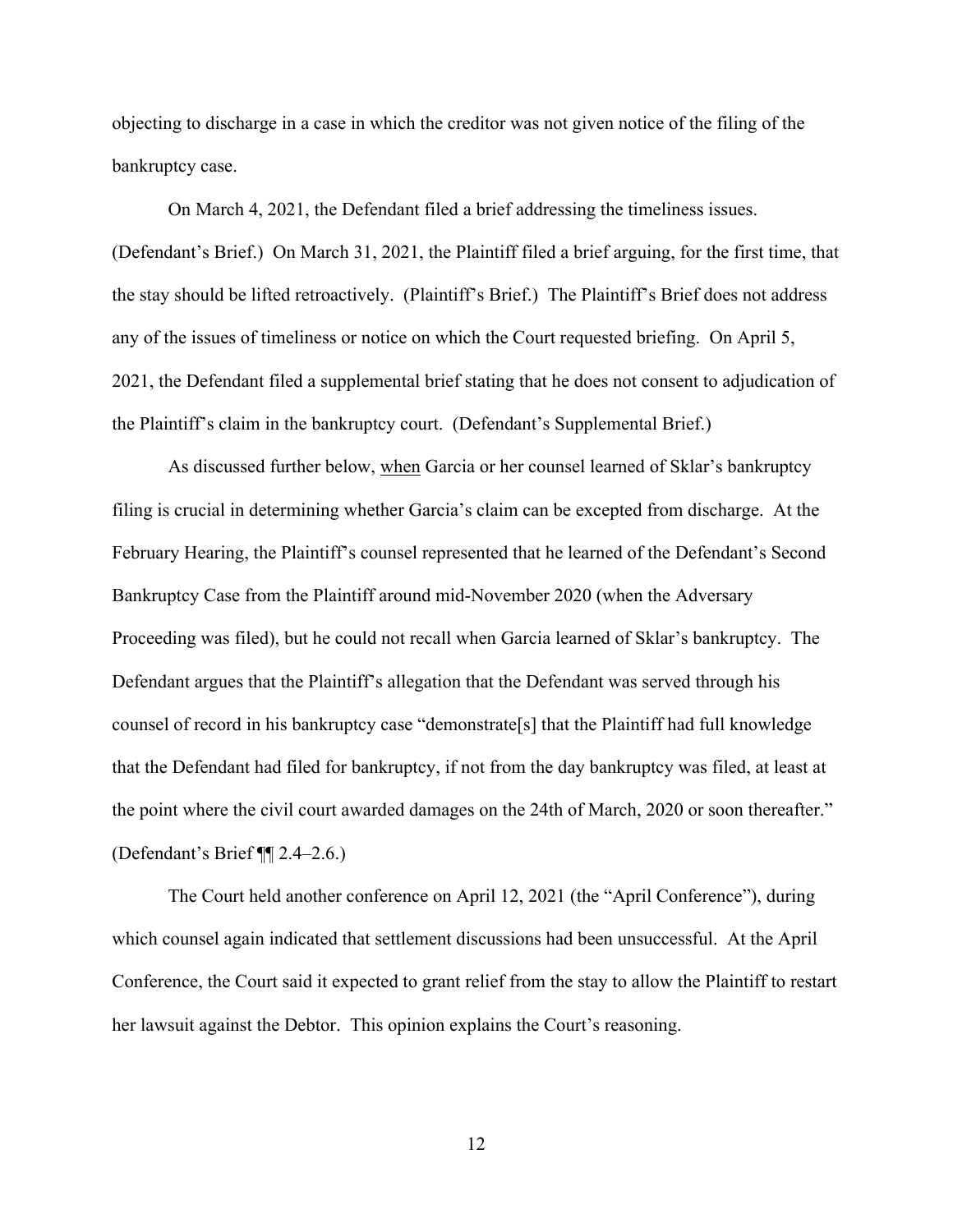#### **III. LEGAL STANDARD**

#### **A. The Automatic Stay**

Section  $362(a)(1)$  provides, in relevant part:

- (a) the filing of a petition under section  $301...$  of this title operates as a stay, applicable to all entities, of
	- (1) the commencement or continuation, including the issuance or employment of process, of a judicial, administrative, or other action or proceeding against the debtor that was or could have been commenced before the commencement of the case under this title, or to recover a claim against the debtor that arose before the commencement of the case under this title.

#### 11 U.S.C. § 362(a)(1).

In the Second Circuit, actions commenced or continued in violation of the stay are void *ab initio*. *Church Mut. Ins. Co. v. Am. Home Assur. Co. (In re Heating Oil Partners, LP)*, 422 F. App'x 15, 18 (2d Cir. 2011); *Rexnord Holdings, Inc. v. Bidermann*, 21 F.3d 522, 527 (2d Cir. 1994) ("The stay is effective immediately upon the filing of the petition, and any proceedings or actions described in section  $362(a)(1)$  are void and without vitality if they occur after the automatic stay takes effect."). "The action is void even where the acting party had no actual notice of the stay." *Hearst Magazines v. Stephen L. Geller, Inc.*, No. 08 Civ. 11312 (LLS), 2009 WL 812039, at \*1 (S.D.N.Y. Mar. 24, 2009).

For an individual debtor, the stay of a judicial proceeding, unless lifted by the Court, continues until the earliest of the time the case is closed, dismissed, or a discharge is granted or denied. *See* 11 U.S.C. § 362(c)(2). The termination of the stay does not operate retroactively. *See E. Refractories Co. v. Forty Eight Insulations*, 157 F.3d 169, 172 (2d Cir. 1998) (noting that "[a]n order 'terminating' an automatic stay operates only from the date of entry of the order," as opposed to retroactively); *see also Hamm v. R.H. Macy & Co.*, No. 93 Civ. 1446 (LAP), 1994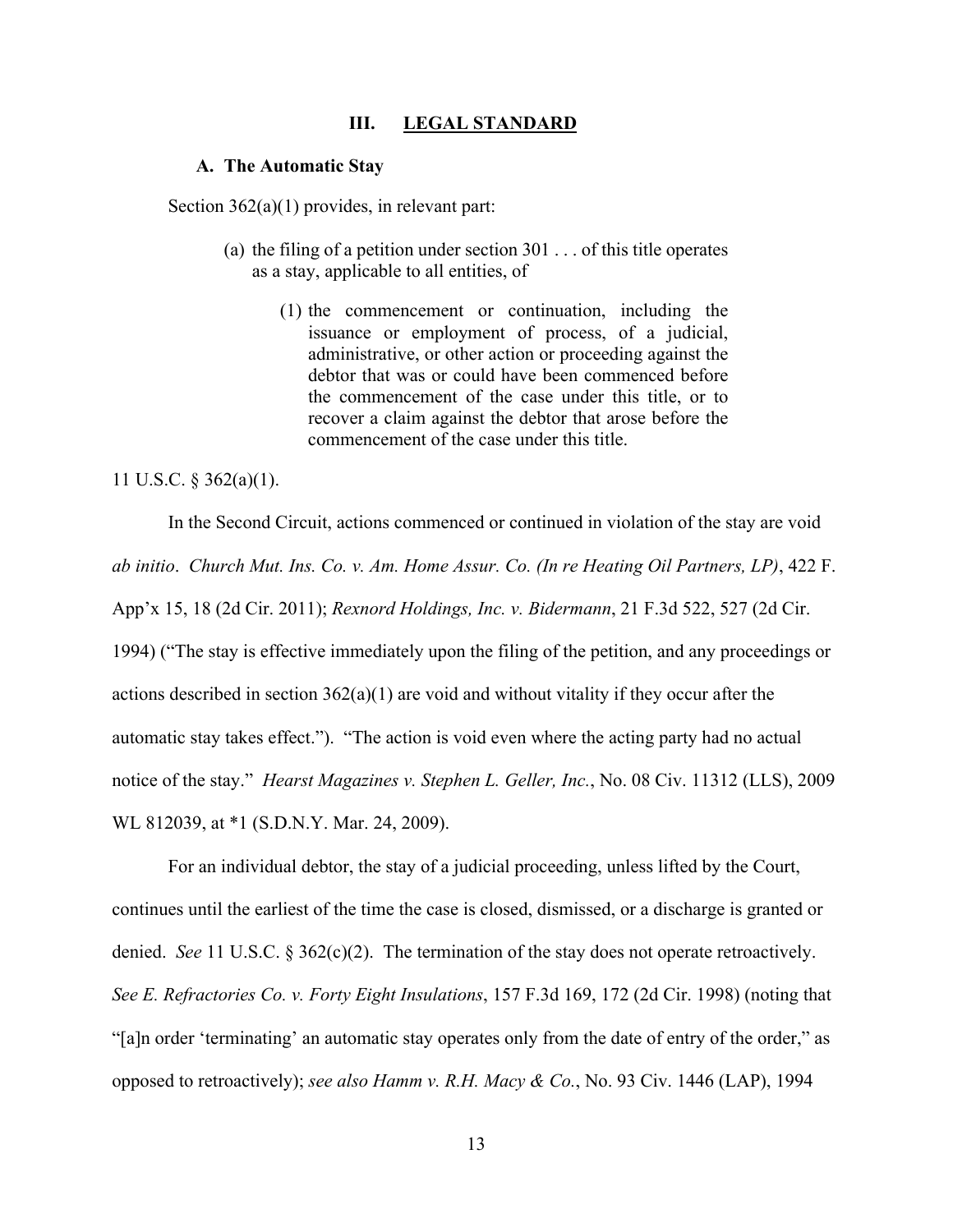WL 507717, at  $*2$  n.1 (S.D.N.Y. Sept. 13, 1994) (noting that the appropriate action for cases filed prepetition is to place them on the suspense docket, while "[i]n situations where the complaint was filed after bankruptcy, . . . dismissal is appropriate because the filing of the complaint itself was void").

#### **B. Relief from the Stay**

"[A] party in interest" may request the Court to lift the stay pursuant to section 362(d).

11 U.S.C. § 362(d). Where the stay of a judicial proceeding is concerned, "only Section

362(d)(1) is applicable." *In re Sonnax Indus.*, 907 F.2d 1280, 1285 (2d Cir. 1990). That

subsection provides:

- (d) On request of a party in interest and after notice and a hearing, the court shall grant relief from the stay provided under subsection (a) of this section, such as by terminating, annulling, modifying, or conditioning such stay—
	- (1) for cause, including the lack of adequate protection of an interest in property of such party in interest.

11 U.S.C. § 362(d)(1).

In *Sonnax*, the Second Circuit identified several factors to be considered in deciding

whether cause exists to lift the automatic stay to allow litigation to proceed in another forum (the

"*Sonnax* Factors"):

(1) whether relief would result in a partial or complete resolution of the issues; (2) lack of any connection with or interference with the bankruptcy case; (3) whether the other proceeding involves the debtor as a fiduciary; (4) whether a specialized tribunal with the necessary expertise has been established to hear the cause of action; (5) whether the debtor's insurer has assumed full responsibility for defending it; (6) whether the action primarily involves third parties; (7) whether litigation in another forum would prejudice the interests of other creditors; (8) whether the judgment claim arising from the other action is subject to equitable subordination; (9) whether movant's success in the other proceeding would result in a judicial lien avoidable by the debtor; (10) the interests of judicial economy and the expeditious and economical resolution of litigation; (11)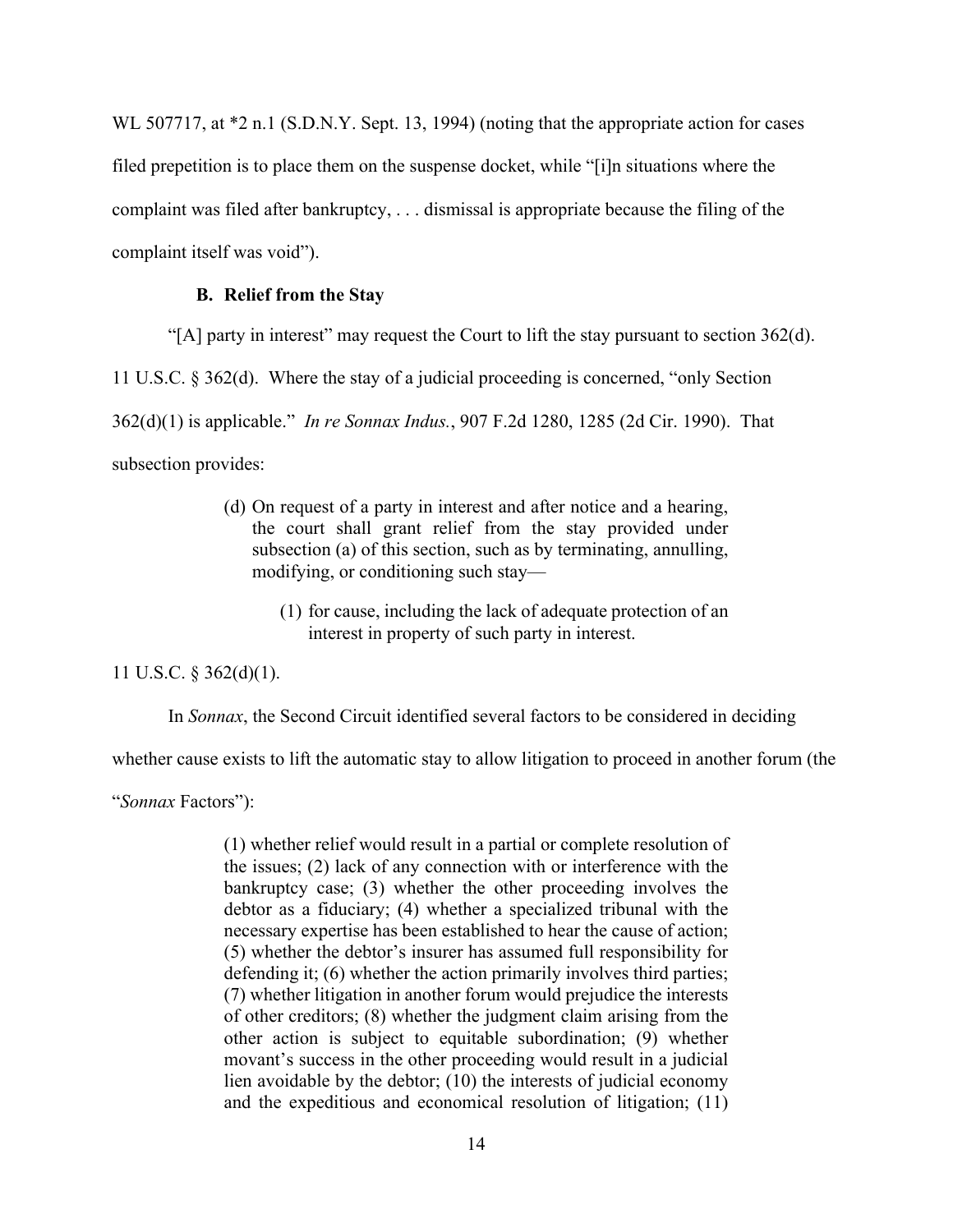whether the parties are ready for trial in the other proceeding; and (12) impact of the stay on the parties and the balance of harms.

*Sonnax*, 907 F.2d at 1286. "Not all of the *Sonnax* Factors are relevant in every case, and 'cause'

is a broad and flexible concept that must be determined on a case-by-case basis." *In re* 

*Residential Cap., LLC*, 508 B.R. 838, 848 (Bankr. S.D.N.Y. 2014).

"The burden of proof on a motion to lift or modify the automatic stay is a shifting one."

*Sonnax*, 907 F.2d at 1285. As the *Sonnax* court explained:

Section  $362(d)(1)$  requires an initial showing of cause by the movant, while Section  $362(g)$  places the burden of proof on the debtor for all issues other than "the debtor's equity in property." If the movant fails to make an initial showing of cause, however, the court should deny relief without requiring any showing from the debtor that it is entitled to continued protection.

*Id.*

#### **C. Retroactive Relief from the Stay**

As stated above, the Second Circuit has held that actions commenced or continued in

violation of the stay are void *ab initio*, even where the violating party had no notice of the stay.

However, the Second Circuit has noted the various powers of the bankruptcy court to grant relief

from the stay pursuant to section 362(d), including "terminating, annulling, modifying, or

conditioning" the stay, and concluded that "[t]hese measures have different operation and

effect":

An order "terminating" an automatic stay operates only from the date of entry of the order. Such an order thus permits a creditor to re-initiate its lawsuit (or start another one) after the termination order is entered but does not affect the status of actions taken between the filing of the bankruptcy petition and the entry of the termination order—such actions are void *ab initio*. By contrast, an order "annulling" a stay does have retroactive effect, and thereby reaches back in time to validate proceedings or actions that would otherwise be deemed void *ab initio*.

*E. Refractories Co.*, 157 F.3d at 172.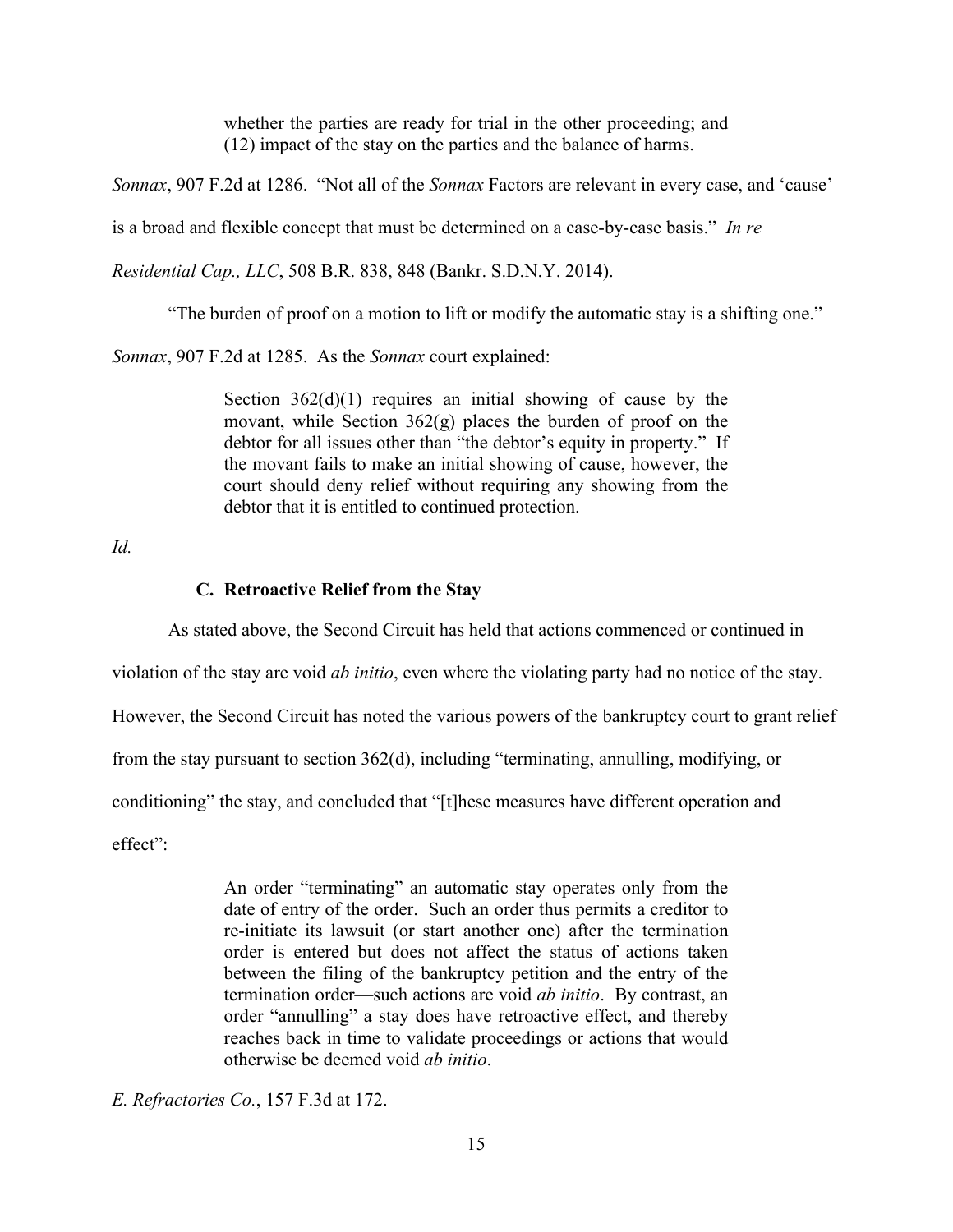While some courts find that "actions taken in violation of the stay are voidable, not void, permitting an action to take effect if it is not objected to," this approach is questionable, as "the debtor would have the obligation to avoid acts taken in violation. In view of the importance of the stay, it is preferable to treat any such acts as void and of no effect, subject to being given effect by annulment or modification of the stay." 3 COLLIER ON BANKRUPTCY [ 362.12[1] (citing *Soares v. Brockton Credit Union (In re Soares)*, 107 F.3d 969 (1st Cir. 1997), and *Schwartz v. United States (In re Schwartz)*, 954 F.2d 569 (9th Cir. 1992)). In *Soares*, the First Circuit explained that

> [t]reating an action taken in contravention of the automatic stay as void places the burden of validating the action after the fact squarely on the shoulders of the offending creditor. In contrast, treating an action taken in contravention of the automatic stay as voidable places the burden of challenging the action on the offended debtor.

*Soares*, 107 F.3d at 976. The court concluded that "the former paradigm, rather than the latter,

best harmonizes with the nature of the automatic stay and the important purposes that it serves."

*Id.*

In this Circuit, factors used to analyze a request for retroactive relief were originally set

forth in *In re Stockwell*, 262 B.R. 275, 281 (Bankr. D. Vt. 2001) (the "*Stockwell* Factors"):

(1) if the creditor had actual or constructive knowledge of the bankruptcy filing and, therefore, of the stay; (2) if the debtor has acted in bad faith; (3) if there was equity in the property of the estate; (4) if the property was necessary for an effective reorganization; (5) if grounds for relief from the stay existed and a motion, if filed, would likely have been granted prior to the automatic stay violation; (6) if failure to grant retroactive relief would cause unnecessary expense to the creditor; and (7) if the creditor has detrimentally changed its position on the basis of the action taken.

*Chimera Cap., L.P. v. Nisselson (In re MarketXT)*, 428 B.R. 579, 587 (S.D.N.Y. 2010)

("*MarketXT*") (quoting *Stockwell*, 262 B.R. at 281). The fifth *Stockwell* Factor requires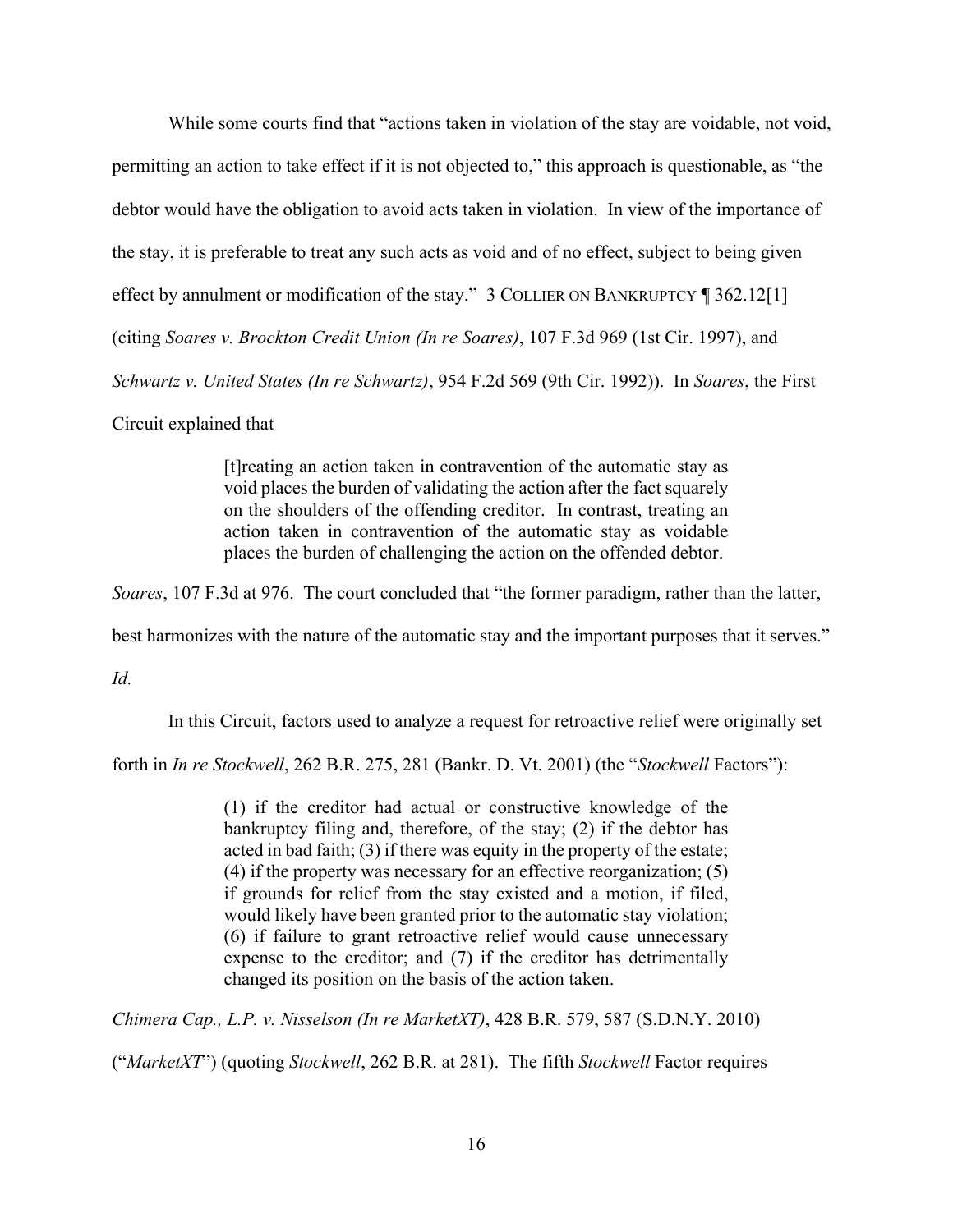evaluation of the *Sonnax* Factors. *In re WorldCom, Inc.*, 325 B.R. 511, 522 (Bankr. S.D.N.Y. 2005).

As with usual motions to lift or modify the stay, the party moving for retroactive relief has the burden to make a *prima facie* showing of cause. *Id.* at 521. Finally, "a request for retroactive relief from the automatic stay should be granted sparingly." *MarketXT*, 428 B.R. at 585. "If retroactive relief becomes commonplace, creditors—anticipating *post facto* validation will be tempted to pursue claims against bankrupts heedless of the stay, leaving debtors with no choice but to defend for fear that post-petition default judgments routinely may be resuscitated." *Soares*, 107 F.3d at 977. Accordingly, "retroactive relief should be the long-odds exception, not the general rule." *Id.*

#### **IV. DISCUSSION**

#### **A. The Effect of the Stay on the District Court Action**

It is first necessary to determine which part or parts of the District Court Action have occurred in violation of the stay. The Plaintiff originally argued that the Court should lift the automatic stay only in order for the Plaintiff to request the reissuance of the R&R, as well as the Order Adopting R&R, thus implying that these were the only events that violated the automatic stay. (*See* Lift-Stay Motion ¶¶ 18–19.) However, the District Court Complaint was filed during the First Bankruptcy Case, and all events giving rise to the District Court Complaint took place before the First Petition Date. (*See* District Court Complaint ¶¶ 14–36.) Therefore, the District Court Action was very clearly "a judicial . . . action or proceeding against the debtor that . . . could have been commenced before the commencement of the case under this title." 11 U.S.C. §  $362(a)(1).<sup>11</sup>$ 

<sup>&</sup>lt;sup>11</sup> The Plaintiff did not file a motion for relief from the stay in the First Bankruptcy Case.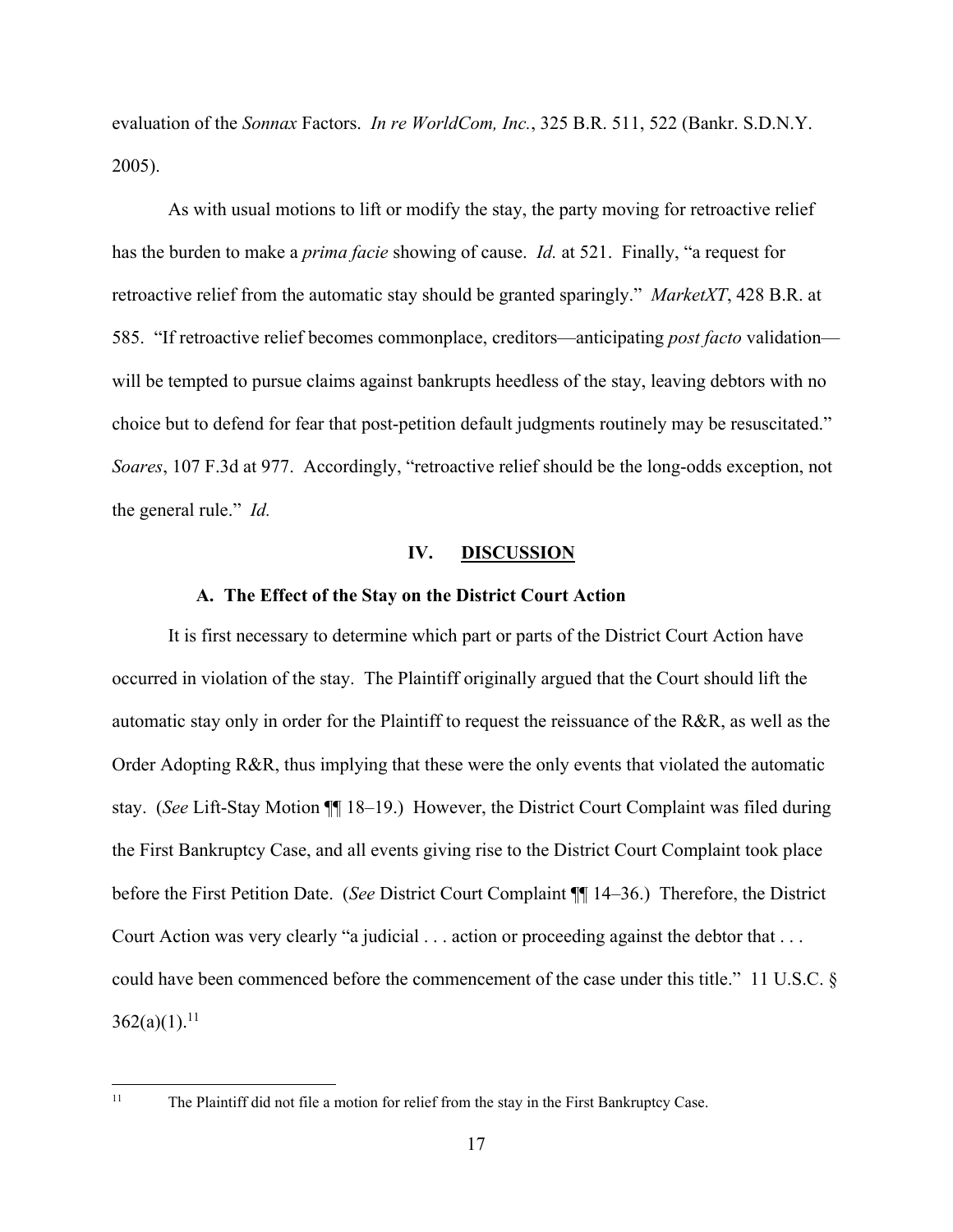"[W]hen necessary, a court is obliged to raise the issue of the application of the automatic stay *sua sponte*." *In re Heating Oil Partners*, No. 3:08-CV-1976 (CSH), 2009 WL 5110838, at \*6 (D. Conn. Dec. 17, 2009). Accordingly, although no party had raised the issue before the first hearing on the Lift-Stay Motion, the Court is obligated to recognize that, *as against the Debtor*, not only were the R&R and the Order Adopting R&R issued in violation of the stay, but the entire District Court Action is void *ab initio*. 12

The Court emphasizes that the District Court Action remains valid in its entirety as against the other non-debtor Defendants.<sup>13</sup>

#### **B. Retroactive Relief from the Stay**

As the filing of the District Court Action was void *ab initio*, there is effectively no case against the Debtor pending in the District Court. Were the Court to grant relief from the stay only prospectively, the Plaintiff would need to file a new complaint against the Debtor and restart the action from the beginning. *See Hamm v. R.H. Macy & Co.*, 1994 WL 507717, at \*2 n.1 ("In situations where the complaint was filed after bankruptcy, . . . dismissal is appropriate because the filing of the complaint itself was void.").

As indicated above, the Plaintiff now requests that the Court retroactively lift the stay to validate the earlier judgment, apparently missing the point that not only the judgment, but *the entire District Court Action*, was void against the Debtor; therefore, the entire District Court Action would need to be retroactively validated for the judgment against the Debtor to stand.

<sup>&</sup>lt;sup>12</sup> Termination of the stay upon dismissal of the First Bankruptcy Case only operated prospectively and did not operate retroactively to validate the District Court Action. *See E. Refractories Co.*, 157 F.3d at 172; *see also Hamm v. R.H. Macy & Co.*, 1994 WL 507717, at \*2 n.1. In addition, while the stay is limited for repeat filers under section  $362(c)(3)$ , the limitation is inapplicable to the District Court Action, as it is not an "action taken with respect to a debt or property securing such debt or with respect to any lease." 11 U.S.C.  $\S 362(c)(3)$ .

<sup>&</sup>lt;sup>13</sup> The Court reaches no conclusion with respect to the enforceability of the judgment against Comprehensive Center LLC, a debtor in a separate chapter 11 case, since dismissed. Some actions of the District Court against that defendant were taken when its chapter 11 case was pending.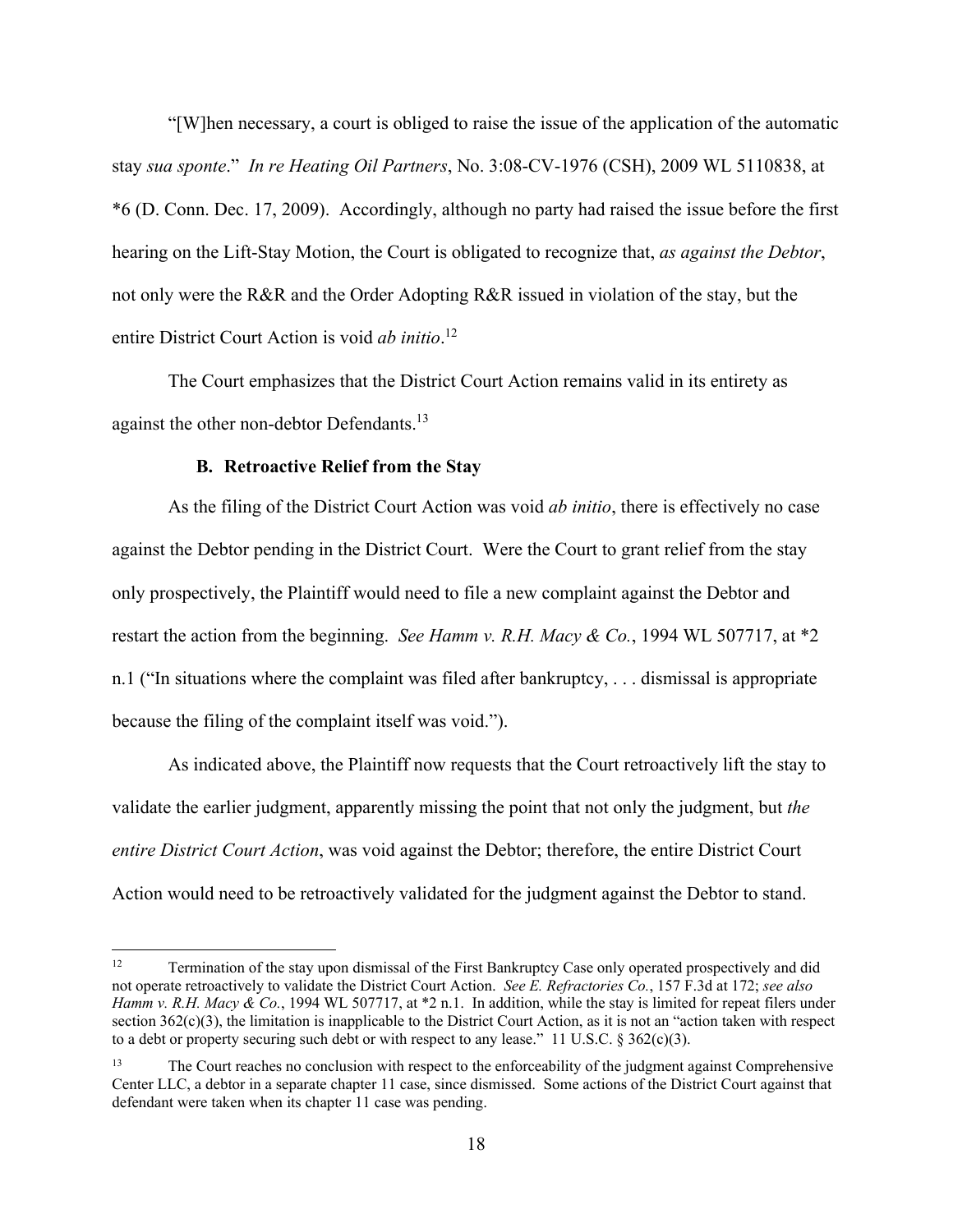(*See* Plaintiff's Brief at  $5-7$ .)<sup>14</sup> The Court nevertheless proceeds to analyze whether retroactive relief to validate the entire District Court Action would be appropriate in this case, as the relief that the Plaintiff seemingly requests would be futile.

Retroactive relief to validate the District Court Action may at first glance seem warranted where the Debtor has already shown an apparent unwillingness to defend the action. However, while the Debtor was served in the District Court Action, he was under no affirmative obligation to respond to an action that was void against him, even if the Plaintiff had no notice of the bankruptcy filing. Retroactive relief would impose this obligation on the Debtor *ex post facto*. *See, e.g.*, *Hearst Magazines*, 2009 WL 812039, at \*1 (noting that an action filed in violation of the stay "is void even where the acting party had no actual notice of the stay"); *Schwartz*, 954 F.2d at 571–72 ("Nothing in the Code or the legislative history suggests that Congress intended to burden a bankruptcy debtor with an obligation to fight off unlawful claims. . . . The Bankruptcy Code does not burden the debtor with a duty to take additional steps to secure the benefit of the automatic stay.").

Just as a debtor's nonresponse to a creditor's demand for payment issued in violation of the stay does not retroactively validate the demand for payment, a debtor's nonresponse to a plaintiff's action in another court in violation of the stay should not retroactively validate the action. A debtor should be permitted to assume that the automatic stay performs its function *automatically*, without any additional action on his or her part. *See Schwartz*, 954 F.2d at 571– 72. Furthermore, a default judgment should not be retroactively validated because a debtor did not respond, when his or her reliance on the automatic stay may have been the very reason for

<sup>&</sup>lt;sup>14</sup> This misunderstanding of the law was confirmed at the April Conference, despite the Court previously noting at multiple prior hearings and conferences that the District Court Action is void *ab initio* against the Debtor, and the entire action against the Debtor would need to be restarted.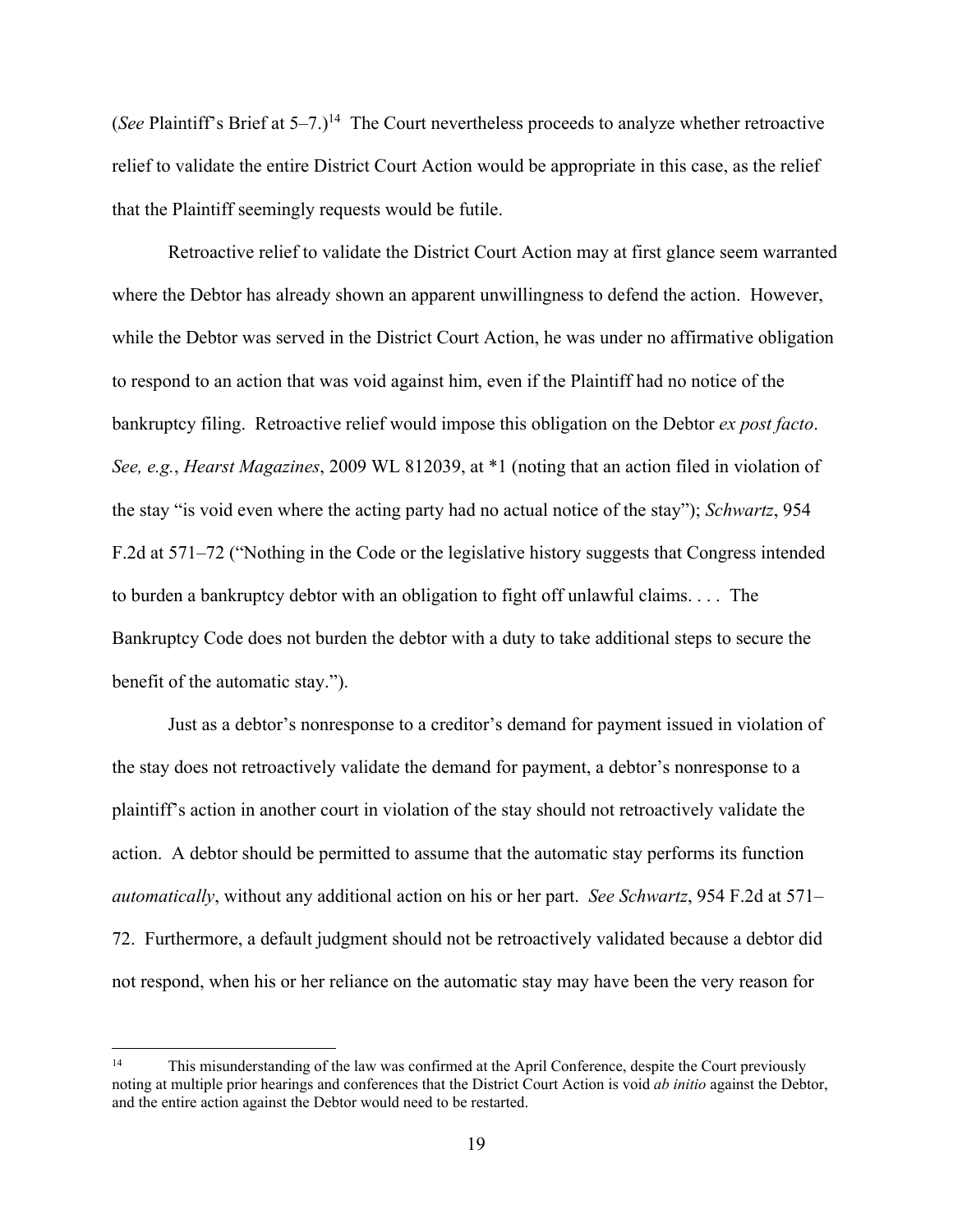nonresponse. *See Soares*, 107 F.3d at 977 ("If retroactive relief becomes commonplace, creditors—anticipating *post facto* validation—will be tempted to pursue claims against bankrupts heedless of the stay, leaving debtors with no choice but to defend for fear that post-petition default judgments routinely may be resuscitated.").

It may seem that retroactive relief would save time and resources over the alternative. However, if the Debtor fails to defend again, it will hardly be a significant drain of judicial resources to wait the proper period of time after the refiling of the complaint and to reissue substantially the same report and recommendations, opinions, and orders. The minimal drain on judicial resources is a small price to pay to preserve the Debtor's right to defend the action even if he chooses not to exercise it—and to preserve the authority of the automatic stay.

As noted above, the *Stockwell* Factors are used in this Circuit to analyze a request for retroactive relief. The relevant *Stockwell* Factors are analyzed below:

**(1) If the creditor had actual or constructive knowledge of the bankruptcy filing and, therefore, of the stay.** The Plaintiff represents that she had no knowledge of the bankruptcy filing. While this is an important factor in the Plaintiff's favor, it alone cannot be the basis for retroactive relief. That question may also be tested in further proceedings in this Court.

**(2) If the debtor has acted in bad faith.** There is no indication that the Debtor acted in bad faith in failing to respond to the District Court Action, as the action was void and he was under no obligation to respond. In addition, while the First Bankruptcy Case had been dismissed, there was no finding that the case was filed in bad faith. (*See* Dismissal Order.)

**(5) If grounds for relief from the stay existed and a motion, if filed, would likely have been granted prior to the automatic stay violation.** In considering this factor, it is crucial to recognize that retroactive validation of the District Court Action requires retroactive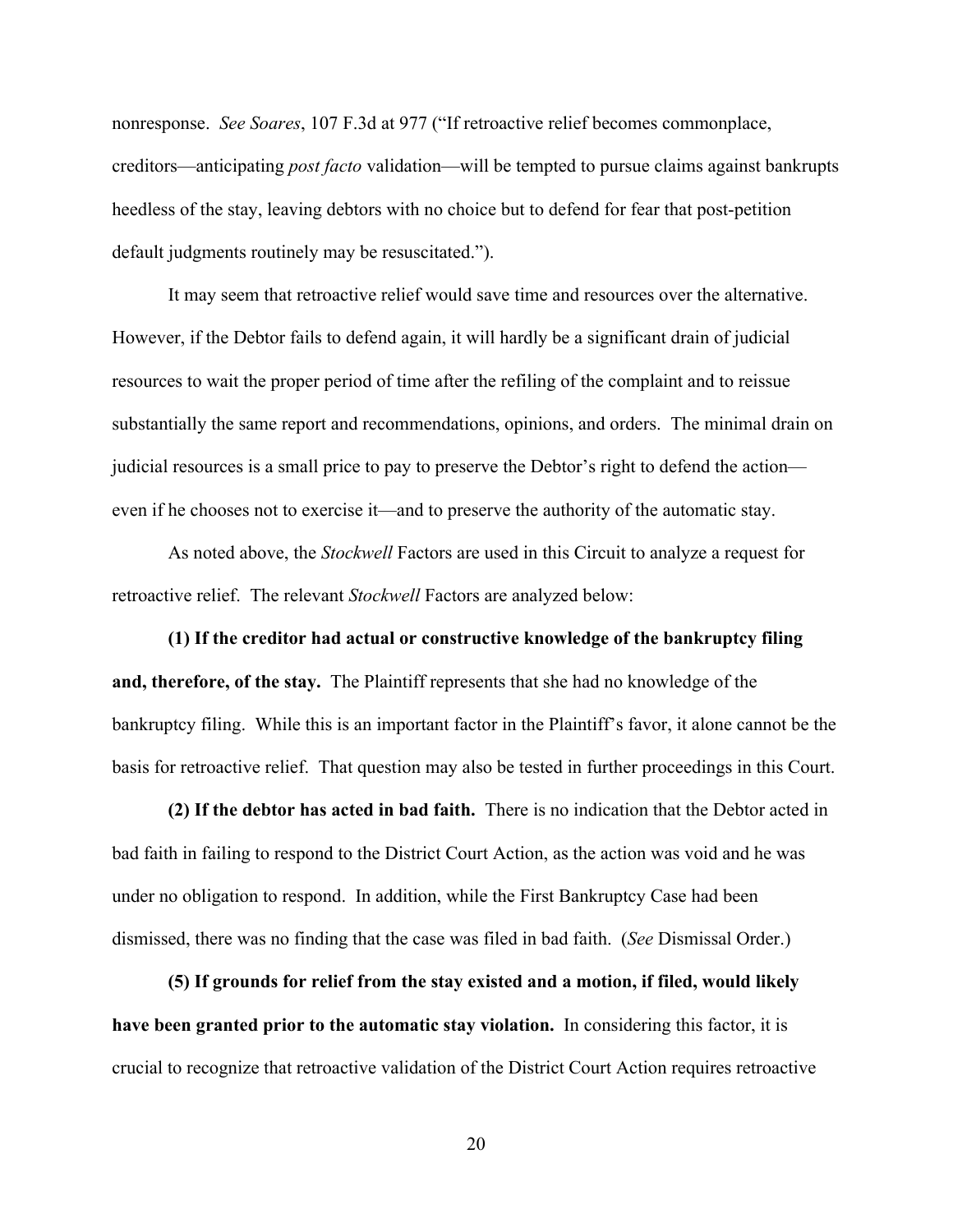validation of the District Court Complaint as well as every subsequent act that had been taken in the District Court.

If the retroactive relief requested is to validate the filing of the District Court Complaint only, the Court should consider whether a motion requesting permission to *commence* the District Court Action would have been granted in the First Bankruptcy Case, which essentially had been abandoned by the Debtor. (*See id.*) For the same reasons the Court grants the motion to permit the filing of a new lawsuit against the Debtor, such a motion likely would have been granted.

By contrast, if a motion had only been filed to allow for one of the acts subsequent to the filing of the District Court Complaint to occur, such as to allow the District Court to *enter default judgment*, despite the stay having been in place until that point, the motion very likely would have been denied. Lifting the stay to allow a default judgment to be entered because of the nonresponse of a debtor to a void complaint would be an extreme and likely impermissible result.

The granting of the hypothetical motion for relief from stay to file the District Court Complaint only would have had the effect of allowing the Plaintiff to file the District Court Complaint; it would not have guaranteed all of the subsequent acts that occurred in the District Court Action. In addition, a hypothetical motion for relief from stay to allow for one of the subsequent acts would not have cured the problem that the District Court Complaint was filed in violation of the stay. Therefore, this factor appears impossible to satisfy when considering retroactive validation of multiple events that occurred in violation of the stay and do not necessarily follow from each other.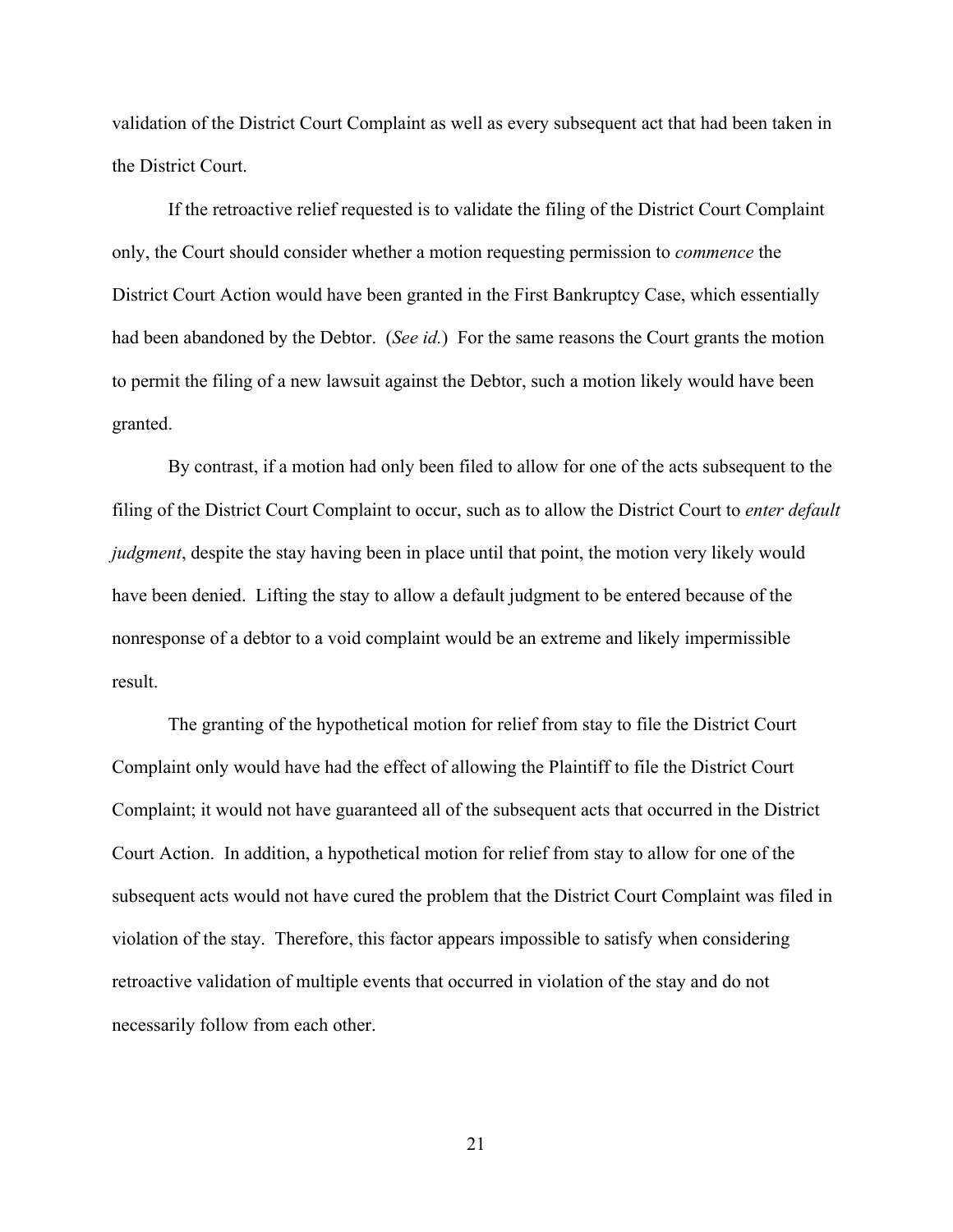Accordingly, the only reasonable retroactive relief that could be granted in this case, if it were otherwise warranted, would be to validate the filing of the District Court Complaint against the Debtor, but not the subsequent acts that had been taken in the District Court, and especially not the entry of default judgment.

**(6) If failure to grant retroactive relief would cause unnecessary expense to the creditor.** While failure to grant retroactive relief would cause expense to the Plaintiff, that expense would only be unnecessary if it is assumed that the Debtor will not defend the action, which has not been shown at this point. Again, it cannot be assumed that the Debtor would respond to a legitimate action in the same way as a void action.

**(7) If the creditor has detrimentally changed its position on the basis of the action taken.** While the Plaintiff has arguably detrimentally relied on the Debtor's inaction, the Debtor's inaction was his right under the circumstances. Moreover, it is not clear that the Plaintiff *changed* her position in response to the Debtor's inaction, as it does not appear that the Debtor took any *affirmative* action on which the Plaintiff detrimentally relied. Weighing this factor against the Debtor due to his inaction would operate as a presumption, however slight, that a debtor is obligated to perform additional actions to obtain the full protection of the automatic stay, which is not the intention of section 362(a). *See Schwartz*, 954 F.2d at 571–72.

Weighing the *Stockwell* Factors does not support lifting the stay retroactively.15 Accordingly, the Court **DENIES** the request for retroactive relief from the stay.

<sup>15</sup> Perhaps the most crucial part of the analysis regarding retroactive relief is that the Court cannot *assume* that the Debtor would not have defended the action if it had been valid. However, if the Debtor were to *affirmatively* state that he would not defend the District Court Action were it to be restarted, the calculus would be significantly altered, and retroactive relief may be warranted.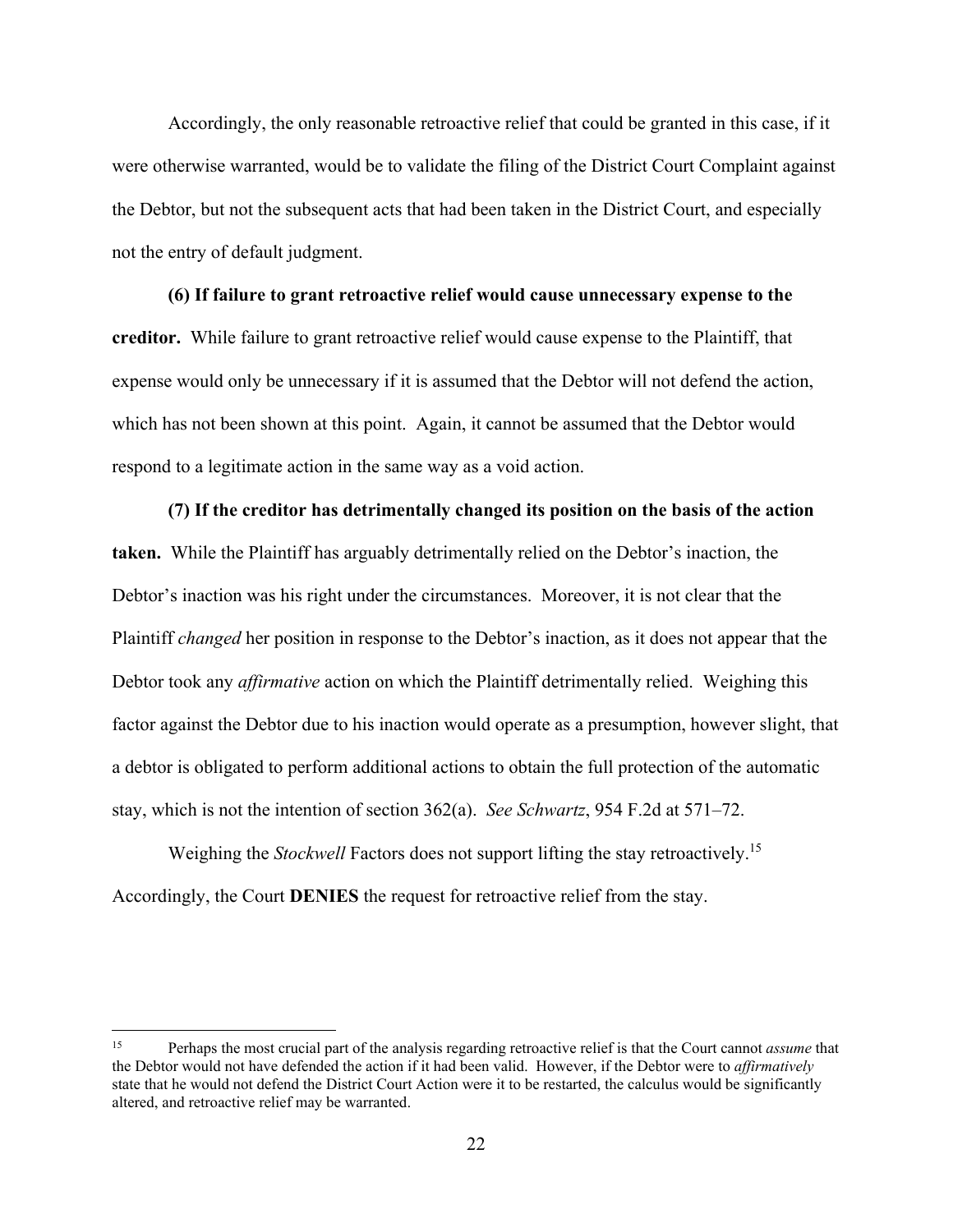#### **C. Relief from the Stay to Restart the District Court Action**

As the District Court Action is void *ab initio* against the Debtor and retroactive relief is not warranted, the Plaintiff would need to file a new complaint and restart the entire action against the Debtor even if the Court lifts the stay.

The Plaintiff argues that she is entitled to relief from the stay as the Debtor "has showed [*sic*] failure to provide adequate protections [*sic*]." (Lift-Stay Motion ¶ 17.) However, where the movant seeks to proceed with litigation in another forum, the correct standard is stated in *Sonnax*. *See* 907 F.2d at 1286.

 Applying the *Sonnax* Factors relevant to this case, it is clear that relief from stay will permit the District Court to resolve Plaintiff's claims. Garcia's claims against Sklar are commonplace for the District Court, and other creditors would not be prejudiced by the litigation. The balance of harms clearly weighs in favor of lifting the stay to permit Garcia to litigate her claims against Sklar in the District Court; Sklar will not be prejudiced by having to defend a lawsuit during the bankruptcy case is pending; and the lawsuit would not interfere with this bankruptcy case generally, as the bankruptcy case has been pending for more than two years, with almost no activity in the past year other than the Trustee AP and the Garcia matter. *See In re Larkham*, 31 B.R. 273, 277 (Bankr. D. Vt. 1983) ("In the instant proceeding, granting plaintiff relief from the automatic stay will not necessarily or immediately have an impact on the bankruptcy estate: there is in this case no attempt by the plaintiff to deprive the debtor of assets. Rather, relief from the stay will permit discovery and a judgment on plaintiff's employment discrimination claims."). In a case such as this, the Plaintiff should not be delayed further in pursuing her claims.

Accordingly, the Court **GRANTS** relief from the stay to allow the Plaintiff to restart her lawsuit in the District Court against the Debtor.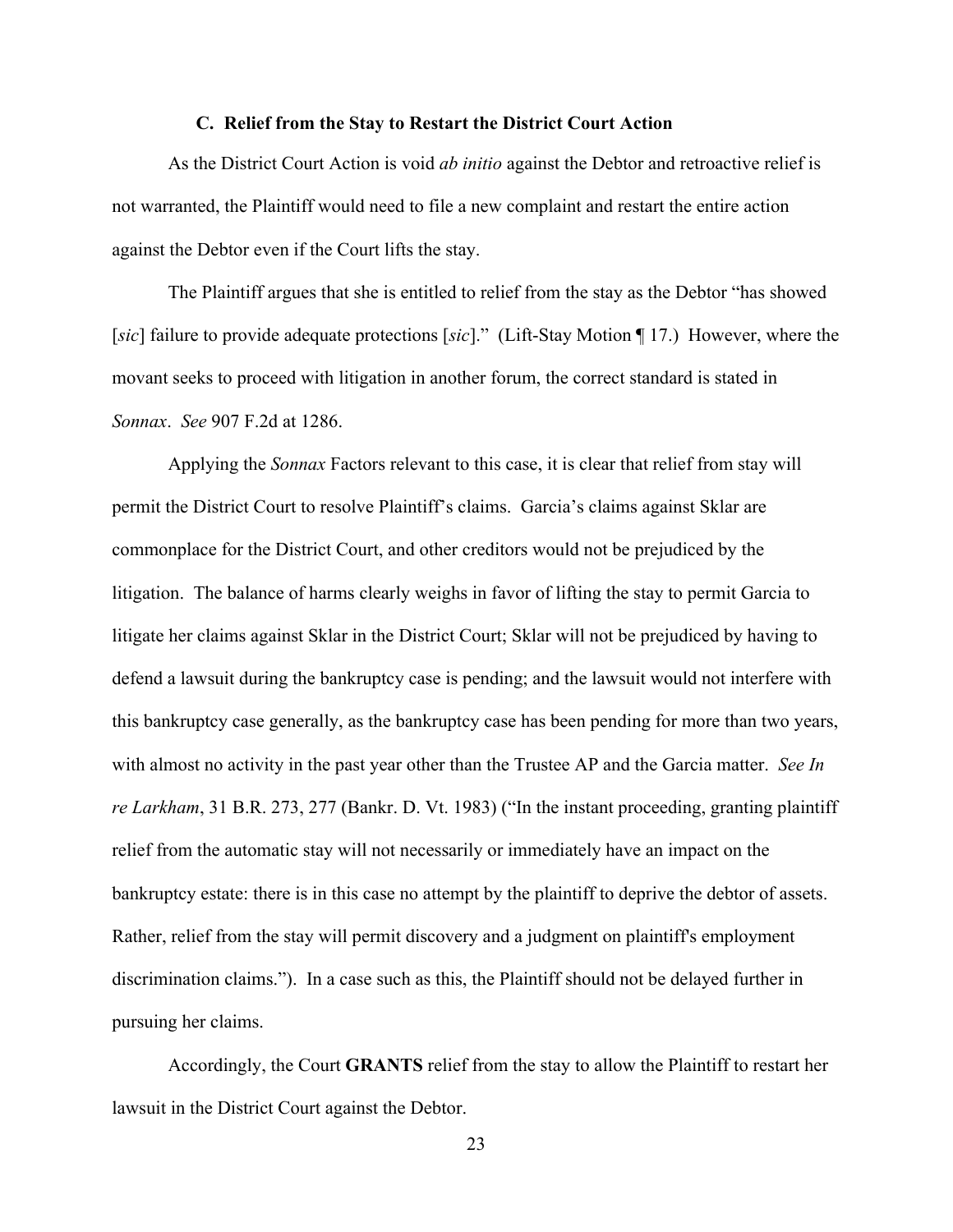#### **D. Exceptions to and Denial of Discharge**

The Plaintiff argues that her claims are non-dischargeable under section  $523(a)(6)$ , and that the Debtor should be denied a discharge of all of his debts under section  $727(a)(4)(A)$ .<sup>16</sup> A pending adversary proceeding to deny a discharge weighs in favor of lifting the stay when the determination whether the debtor should be denied a discharge depends on adjudicating the underlying claims in another judicial proceeding. *See, e.g.*, *Barber v. Arnott (In re Arnott)*, 512 B.R. 744, 757 (Bankr. S.D.N.Y. 2014) (finding that stay relief to permit another judicial action to proceed is appropriate where "dischargeability issues are not ripe for determination until Plaintiff's personal injury tort claims have been liquidated by a court of competent jurisdiction"); *Goldschmidt v. Erickson (In re Erickson)*, 330 B.R. 346, 350 (Bankr. D. Conn. 2005); *In re N.Y. Med. Grp., P.C.*, 265 B.R. 408, 413–16 (Bankr. S.D.N.Y. 2001). When such an adversary proceeding is one of the only remaining issues in the bankruptcy case, stay relief may especially be warranted, as the case cannot be closed until the adversary proceeding is resolved. *See* 11 U.S.C. § 350(a) ("After an estate is fully administered and the court has discharged the trustee, the court shall close the case."); *In re Lupatech S.A.*, 611 B.R. 496, 503 (Bankr. S.D.N.Y. 2020) ("'Fully administered' means, at a minimum, that administrative claims have been provided for, and there are no outstanding motions, contested matters or *adversary proceedings*." (emphasis added)).

However, as explained below, the time to file a complaint seeking to deny a discharge under sections  $523(a)(6)$  and  $727(a)(4)(A)$  has already expired. Nevertheless, section  $523(a)(3)$ preserves the Plaintiff's rights and renders her claim non-dischargeable *if* the Plaintiff did not

<sup>&</sup>lt;sup>16</sup> The Debtor also asserts claims under sections  $523(a)(11)$ ,  $523(a)(19)(B)(i)$ –(iii), and 1328(f), but these sections are inapplicable to this case, as explained below.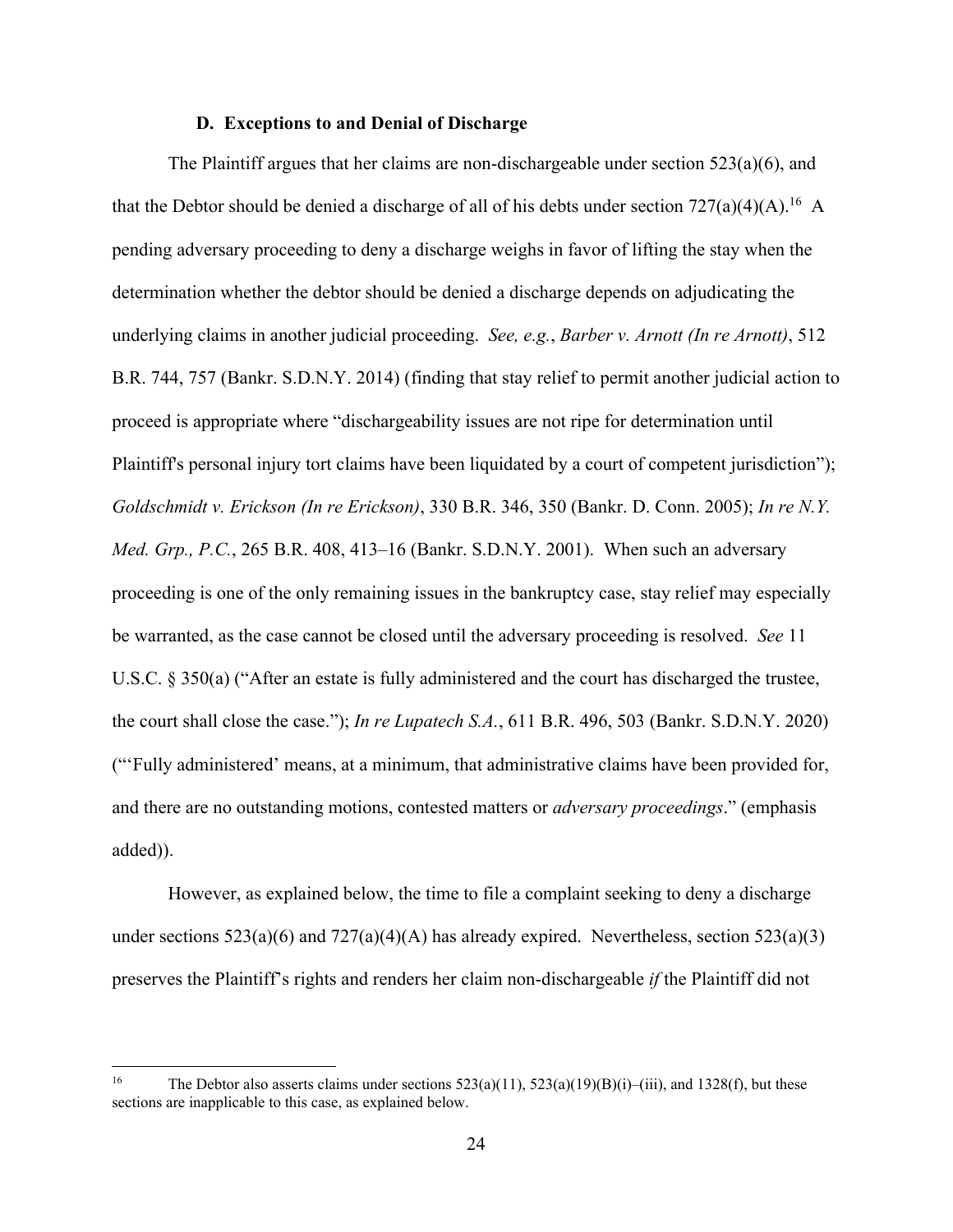have notice or actual knowledge of the Second Bankruptcy Case until after the December 6, 2019 bar date expired. Therefore, dischargeability of the Plaintiff's claim depends entirely on a determination of when the Plaintiff had notice or actual knowledge of the Second Bankruptcy Case; the character of the underlying claim (*i.e.*, whether it fits within section 523(a)(6)) is no longer relevant. The issue whether section 523(a)(3) excepts Garcia's claims from discharge, if she recovers in the District Court, can be resolved without waiting for the District Court to resolve Garcia's non-bankruptcy claims. Without waiting for the District Court to rule, this Court can determine whether and when the Plaintiff had notice or actual knowledge of the Second Bankruptcy Case.<sup>17</sup>

#### 1. Applicable Grounds for Objecting to Discharge

As noted above, the AP Complaint asserts that denial of discharge is warranted under five sections of the Code: sections  $523(a)(6)$ ,  $523(a)(11)$ ,  $523(a)(19)(B)(i)$ –(iii), 1328(f), and 727(a)(4)(A). (AP Complaint at  $4-5$ .)

Sections  $523(a)(11)$ ,  $523(a)(19)(B)(i)$ –(iii), and  $1328(f)$  are inapplicable to this case:

• "The conduct that renders a debt nondischargeable under section  $523(a)(11)$  is 'fraud or defalcation while acting in a fiduciary capacity.'" 4 COLLIER ON BANKRUPTCY ¶ 523.17. Such conduct is not alleged here.

<sup>&</sup>lt;sup>17</sup> Of course, if the Plaintiff loses the refiled lawsuit, the Plaintiff would be owed nothing and the Court would not need to decide the issue of dischargeability. However, it will likely take much longer to resolve a newly filed complaint in the District Court raising all of the claims Garcia included in her original complaint than it will for this Court to decide the issues under section  $523(a)(3)$ . If Sklar prevails in proving that Garcia had notice or actual knowledge of Sklar's Second Bankruptcy Case, Garcia's denial of discharge Adversary Proceeding is untimely, and Garcia's claims are discharged. It would then be unnecessary for the District Court to adjudicate that lawsuit. It would be more efficient to resolve the Adversary Proceeding now, rather than wait to see if the issue of dischargeability needs to be resolved after the district court action is concluded.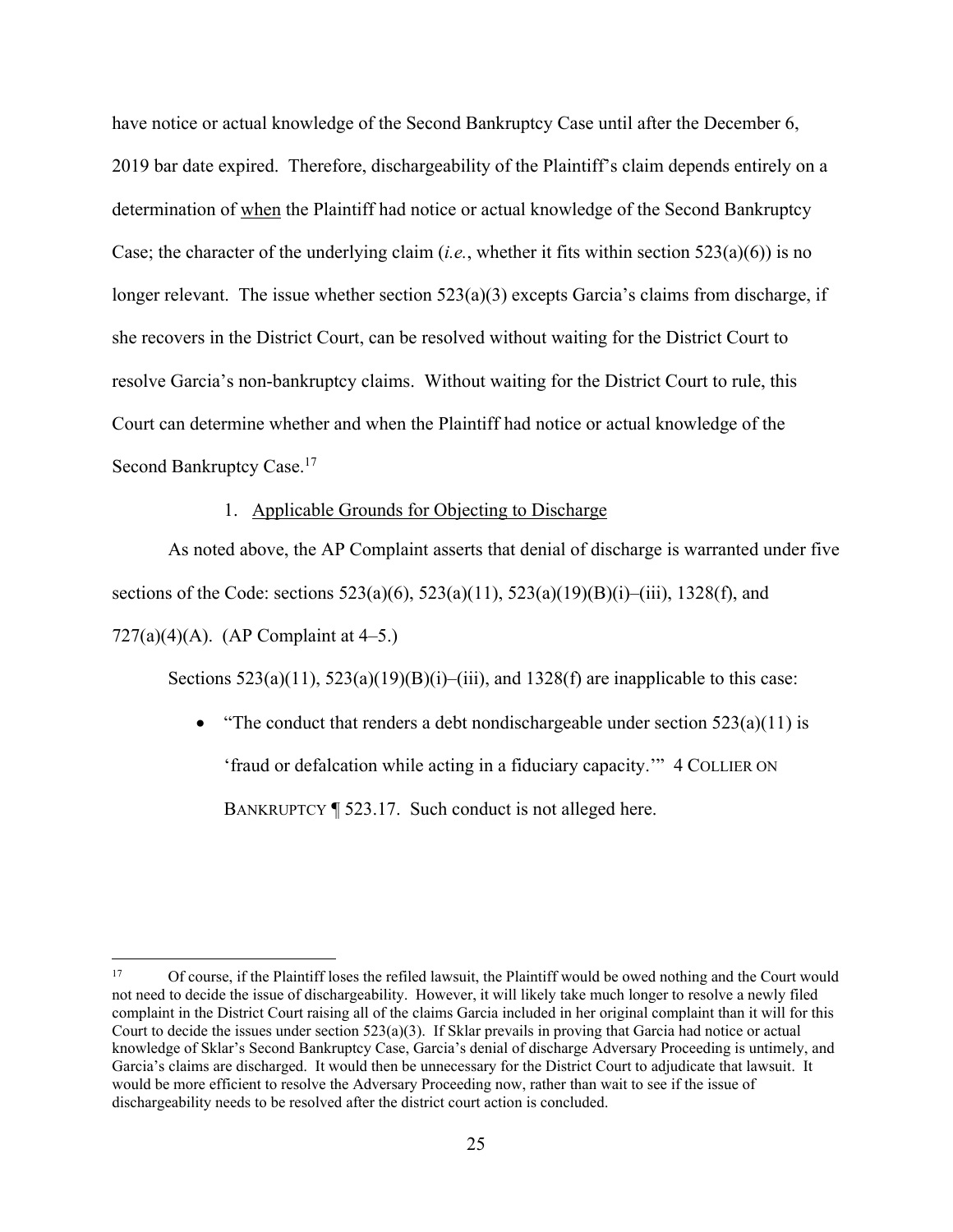- Section  $523(a)(19)$  explicitly requires both subsections (A) and (B) to be met, and subparagraph (A) makes clear that section  $523(a)(19)$  applies to debts arising from securities fraud. The District Court Action does not involve securities fraud.
- Section 1328(f) applies in chapter 13 cases, not in chapter 7 cases.

Accordingly, the Plaintiff's claims under sections  $523(a)(6)$  and  $727(a)(4)(A)$  are the only

ones asserted that may actually be viable. However, as explained below, these claims are

untimely.

#### 2. Time Limitations and Dischargeability

*a. Exceptions to Discharge Under Section 523* 

Exceptions to discharge are listed in section 523. As explained by the district court in

*Hawker Beechcraft*:

[U]nder the Bankruptcy Code there are generally two types of exceptions to discharge: (1) those that are self-executing and (2) those that require the creditor to seek a determination of dischargeability in the bankruptcy court by a fixed deadline, failing which the exception does not apply and the debt is discharged. The difference between the two categories is the allocation of the burden of persuasion regarding the dischargeability of a certain debt. If an exception is self-executing, a creditor or debtor may seek a determination of dischargeability at any time pursuant to Fed. R. Bankr. P. 4007(b), and absent a determination that the debt is dischargeable the creditor may take steps to collect the debt from non-estate property upon termination of the automatic stay.

In contrast, exceptions in the non-self-executing category require a creditor to affirmatively seek a determination of exception to the discharge before a specified deadline. If a creditor fails to seek that determination before the deadline and prevail in the proceeding, the debtor is discharged from the claimed debt . . . . By operation of 11 U.S.C.  $\delta$  523(c)(1), the non-self-executing category of discharge exceptions includes three exceptions applicable to an individual debtor's discharge, which are set forth in 11 U.S.C. § 523(a). Section 523(c)(1) provides:

> Except as provided in subsection  $(a)(3)(B)$  of this section, the debtor shall be discharged from a debt of a kind specified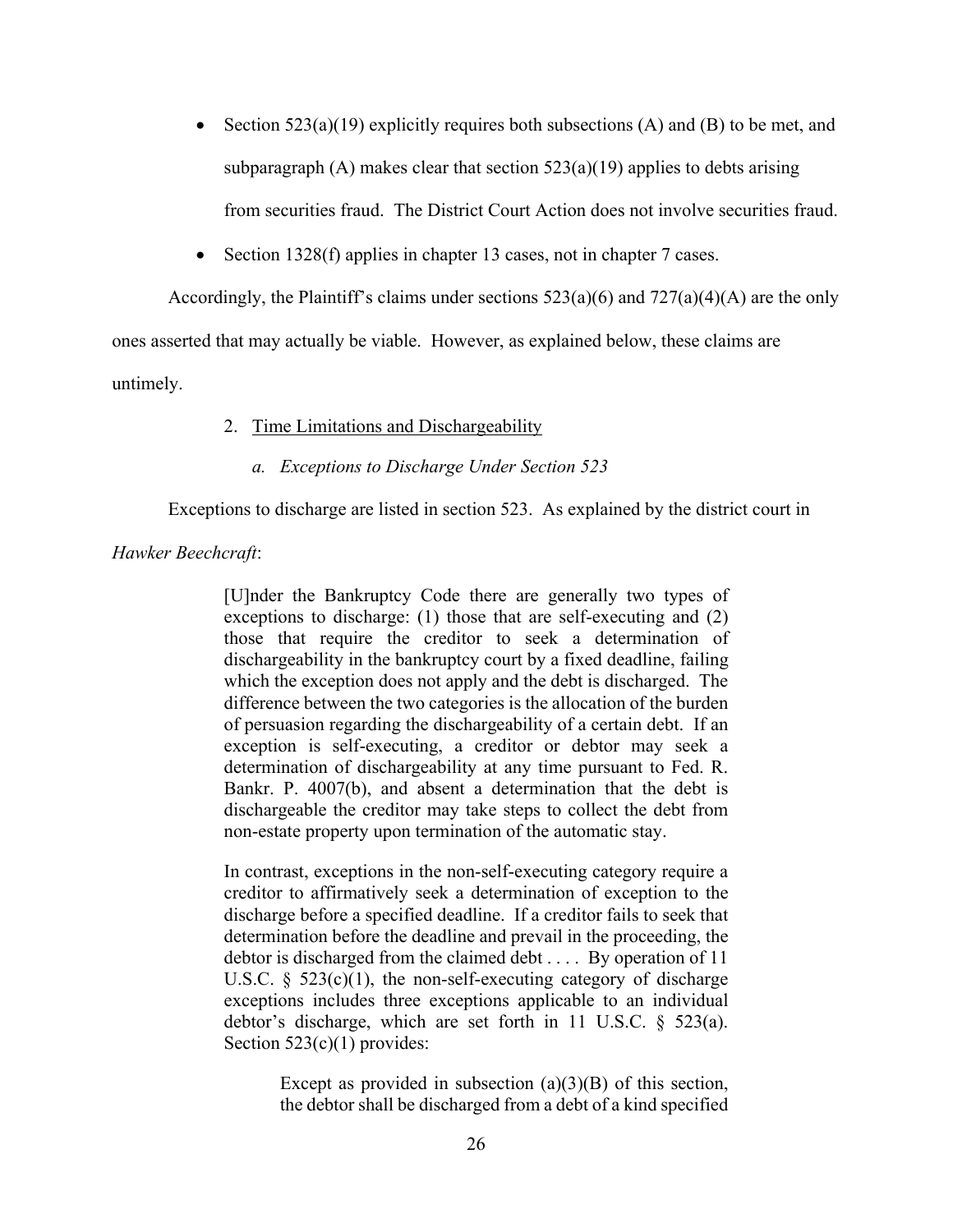in paragraph  $(2)$ ,  $(4)$ , or  $(6)$  of subsection  $(a)$  of this section, unless, on request of the creditor to whom such debt is owed, and after notice and a hearing, the court determines such debt to be excepted from discharge under paragraph (2), (4), or (6), as the case may be, of subsection (a) of this section.

Thus, in order to qualify a claim for the discharge exception provided in section  $523(a)(2)$ , (4), or (6), a creditor in the bankruptcy case of an individual debtor is required to seek a determination of discharge in bankruptcy court by filing a complaint to commence an adversary proceeding. The applicable deadline is set forth in Rule 4007(c) of the Federal Rules of Bankruptcy Procedure.

*United States ex rel. Minge v. Hawker Beechcraft Corp. (In re Hawker Beechcraft, Inc.)*, 515

B.R. 416, 422 (S.D.N.Y. 2014).

Accordingly, the exception to discharge under section 523(a)(6) requires timely filing of

a complaint as determined by Rule  $4007(c)$ . Rule  $4007(c)$  states that such a complaint "shall be

filed no later than 60 days after the first date set for the meeting of creditors under §341(a)."

FED. R. BANKR. P. 4007(c). While the rule also provides that "[o]n motion of a party in interest,

. . . the court may for cause extend the time fixed under this subdivision," the rule requires that

"[t]he motion shall be filed before the time has expired." *Id.* If a motion requesting an extension

is not filed before the deadline,

[a] court has no discretion to enlarge the time for filing complaints under section 4007(c), not even upon a showing of excusable neglect. Under Rule 4007(c), the creditor must either file the complaint within the time set or move for an enlargement of time before the deadline has passed. Bankruptcy Rule 9006(b)(3) expressly provides that the court "may enlarge the time for taking action under Rule<sup>[s]</sup> . . . 4007(c) . . . only to the extent and under the conditions stated in those rules."

4 COLLIER ON BANKRUPTCY ¶ 523.29[1].

By contrast, Rule 4007(b) provides that "[a] complaint other than under §523(c) may be filed at any time." FED. R. BANKR. P. 4007(b). Therefore, a complaint seeking a determination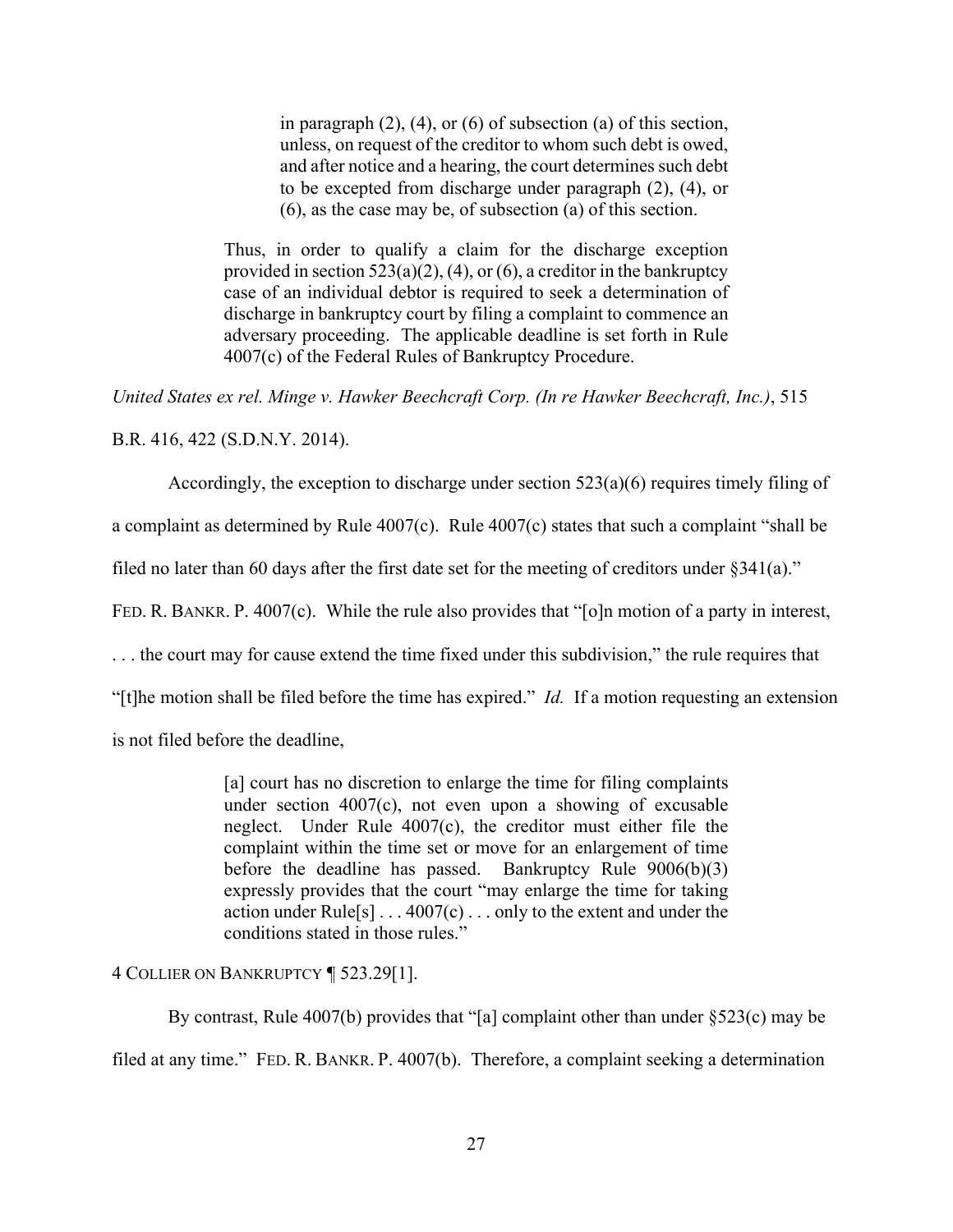that a debt is non-dischargeable pursuant to section  $523(a)(3)$ , relating to unlisted or unscheduled debts, may be filed at any time.

#### *b. Denial of Discharge Under Section 727*

Rule 4004(a) provides that, "[i]n a chapter 7 case, a complaint . . . objecting to the debtor's discharge shall be filed no later than 60 days after the first date set for the meeting of creditors under  $\S$  341(a)." FED. R. BANKR. P. 4004(a). Similar to Rule 4007(c), Rule 4004(b)(1) provides that "[o]n motion of a party in interest, . . . the court may for cause extend the time fixed under this subdivision," but "[t]he motion shall be filed before the time has expired." *Id.* 

Rule 4004(b)(2) provides a narrow exception permitting a motion to extend the time to object to discharge to be filed after the time has expired, if the movant lacked timely knowledge of facts that would provide a basis for an objection under section 727(d). Rule 4004(b)(2) provides:

> (2) A motion to extend the time to object to discharge may be filed after the time for objection has expired and before discharge is granted if (A) the objection is based on facts that, if learned after the discharge, would provide a basis for revocation under § 727(d) of the Code, and (B) the movant did not have knowledge of those facts in time to permit an objection. The motion shall be filed promptly after the movant discovers the facts on which the objection is based.

FED. R. BANKR. P. 4004(b)(2). Section 727(d) provides:

(d) On request of the trustee, a creditor, or the United States trustee, and after notice and a hearing, the court shall revoke a discharge granted under subsection (a) of this section if—

> (1) such discharge was obtained through the fraud of the debtor, and the requesting party did not know of such fraud until after the granting of such discharge;

> (2) the debtor acquired property that is property of the estate, or became entitled to acquire property that would be property of the estate, and knowingly and fraudulently failed to report the acquisition of or entitlement to such property, or to deliver or surrender such property to the trustee;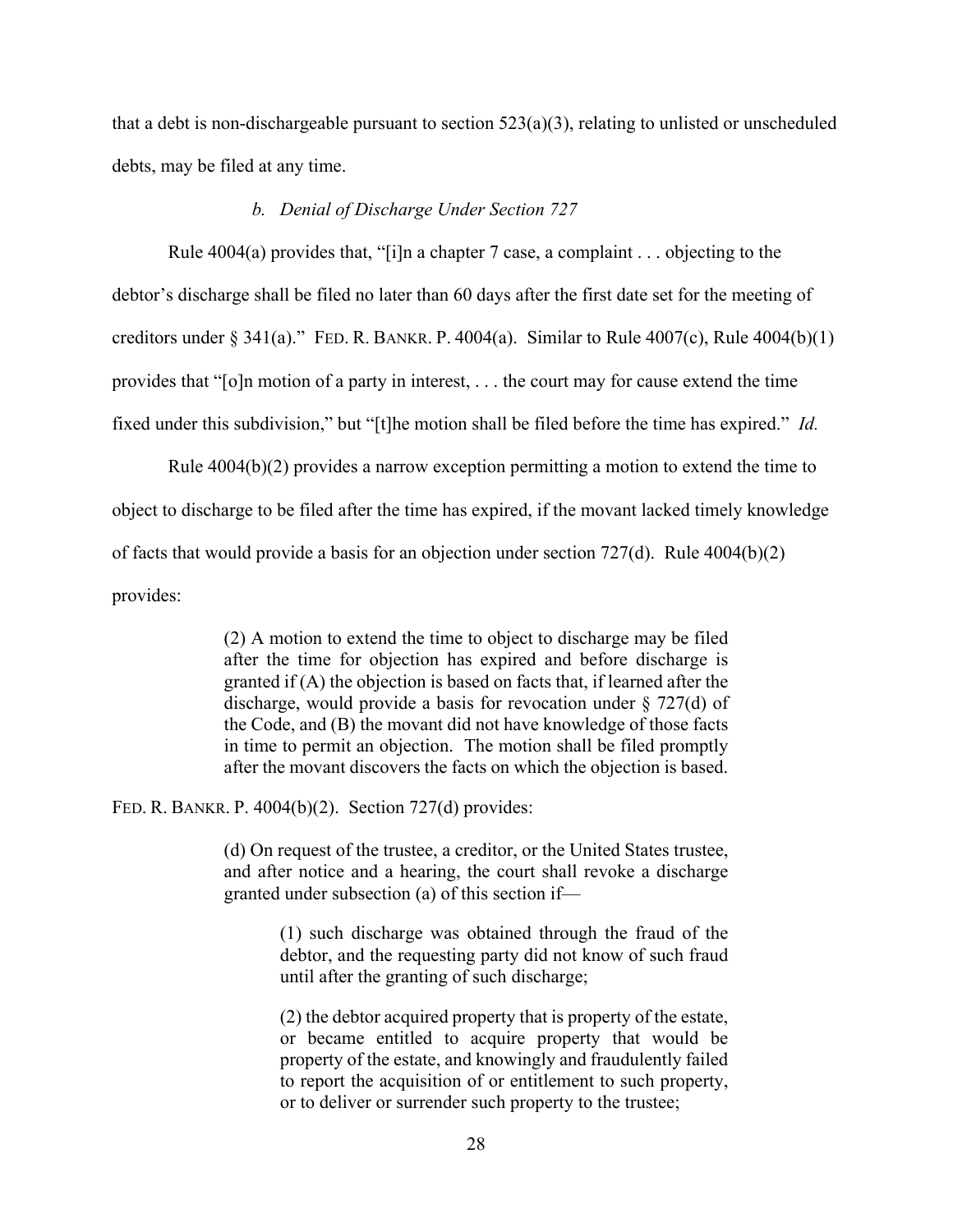(3) the debtor committed an act specified in subsection (a)(6) of this section;[18] or

(4) the debtor has failed to explain satisfactorily—

(A) a material misstatement in an audit referred to in section 586(f) of title 28; or

(B) a failure to make available for inspection all necessary accounts, papers, documents, financial records, files, and all other papers, things, or property belonging to the debtor that are requested for an audit referred to in section 586(f) of title 28.

#### 11 U.S.C. § 727(d).

It seems that section  $727(d)(1)$  is the only subsection that may arguably apply in this case.

As this Court explained in *In re Bressler*, 601 B.R. 318 (Bankr. S.D.N.Y. 2019):

Courts have interpreted [section  $727(d)(1)$ ] to mean that a moving party had no actual knowledge of the fraud and also no knowledge of facts that indicate a *possible* fraud prior to discharge. . . .

[I]t follows that . . . if a moving party before the objection deadline has no knowledge of possible fraud, no notice of possible failure to report or turnover estate property, or no notice of possible intentional disobedience of a court order, a court may grant an extension under Rule 4004(b)(2).

601 B.R. at 333 (emphasis in original).

11 U.S.C. § 727(a)(6).

<sup>&</sup>lt;sup>18</sup> The acts specified in subsection (a)(6) are as follows:

<sup>(6)</sup> the debtor has refused, in the case—

<sup>(</sup>A) to obey any lawful order of the court, other than an order to respond to a material question or to testify;

<sup>(</sup>B) on the ground of privilege against self-incrimination, to respond to a material question approved by the court or to testify, after the debtor has been granted immunity with respect to the matter concerning which such privilege was invoked; or

<sup>(</sup>C) on a ground other than the properly invoked privilege against selfincrimination, to respond to a material question approved by the court or to testify.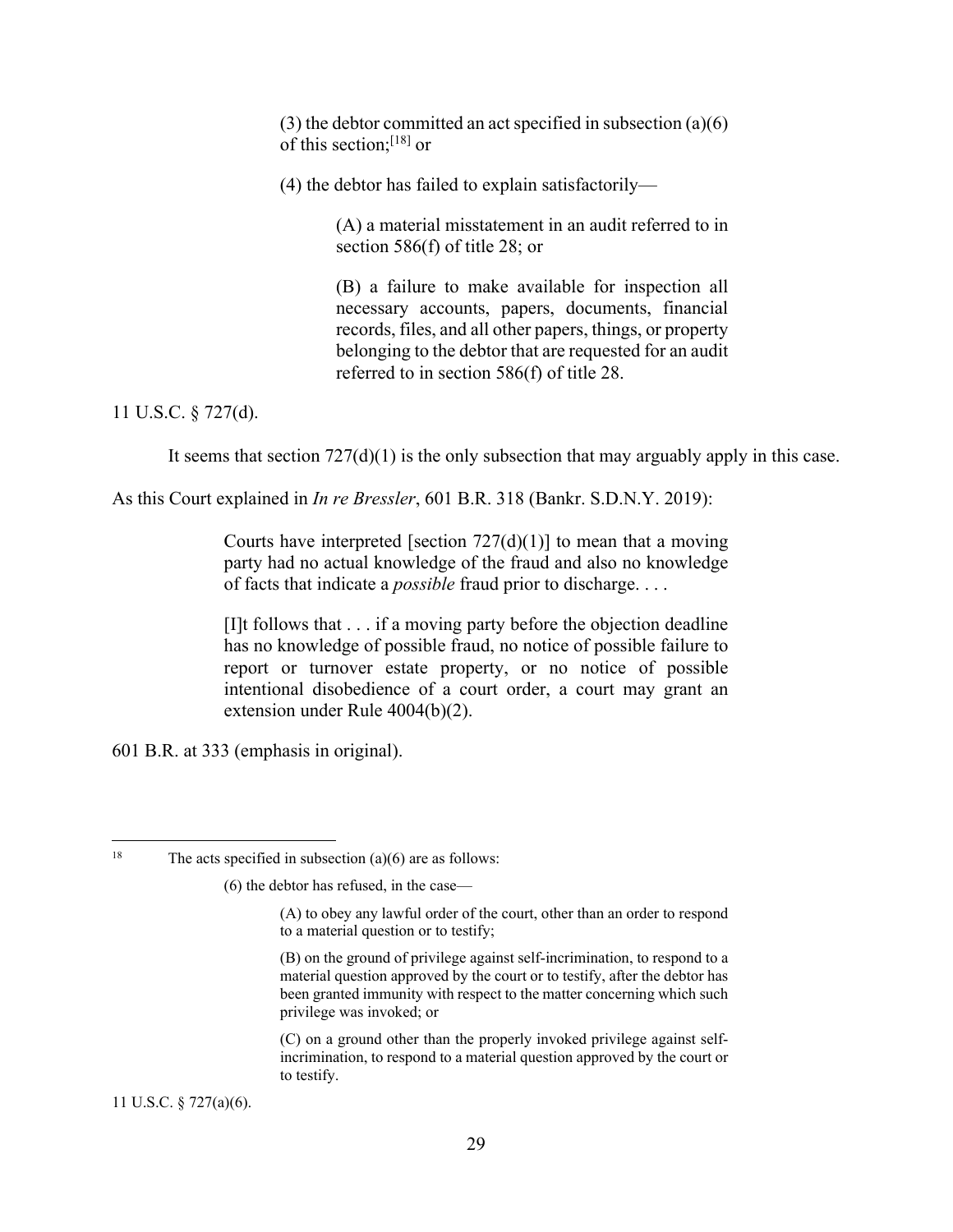However, even if the Plaintiff had an objection that would satisfy the criteria in subparagraph (A) of Rule 4004(b)(2), and lacked knowledge of the relevant facts at the relevant time such that subparagraph (B) would be satisfied, the Plaintiff has not filed a motion to extend the time to object to discharge under Rule 4004(b)(2). Such a motion must "be filed promptly

after the movant discovers the facts on which the objection is based," and the Plaintiff appears to have been aware of the facts that may have entitled her to an extension under Rule 4004(b)(2) at least since November 2020. Therefore, such a motion would likely be untimely at this point.

#### *c. Conclusion*

Under both Rule  $4007(c)$ , which applies to the Plaintiff's claim under section  $523(a)(6)$ , and Rule 4004(a), which applies to the Plaintiff's claim under section  $727(a)(4)(A)$ , a creditor has 60 days from the first date set for the meeting of creditors to file a complaint objecting to discharge. A motion for an extension of time must be filed before the end of this 60-day period. In narrow circumstances, pursuant to Rule 4004(b)(2), a creditor may move after the 60-day period for an extension of time to object to discharge under section 727, but the Plaintiff has not filed such a motion, and such a motion would likely be untimely at this point. To the extent that the Plaintiff has a claim under section  $523(a)(3)$ , Rule  $4007(b)$  provides that a complaint pursuant to that section may be filed at any time.

3. Time Limitations for Dischargeability Complaints in a Converted Case

Bankruptcy Rule 1019(2)(A) provides:

When a chapter 11, chapter 12, or chapter 13 case has been converted . . . to a chapter 7 case:

(2) *New Filing Periods*.

(A) A new time period for filing a motion under §707(b) or (c), a claim, a complaint objecting to discharge, or a complaint to obtain a determination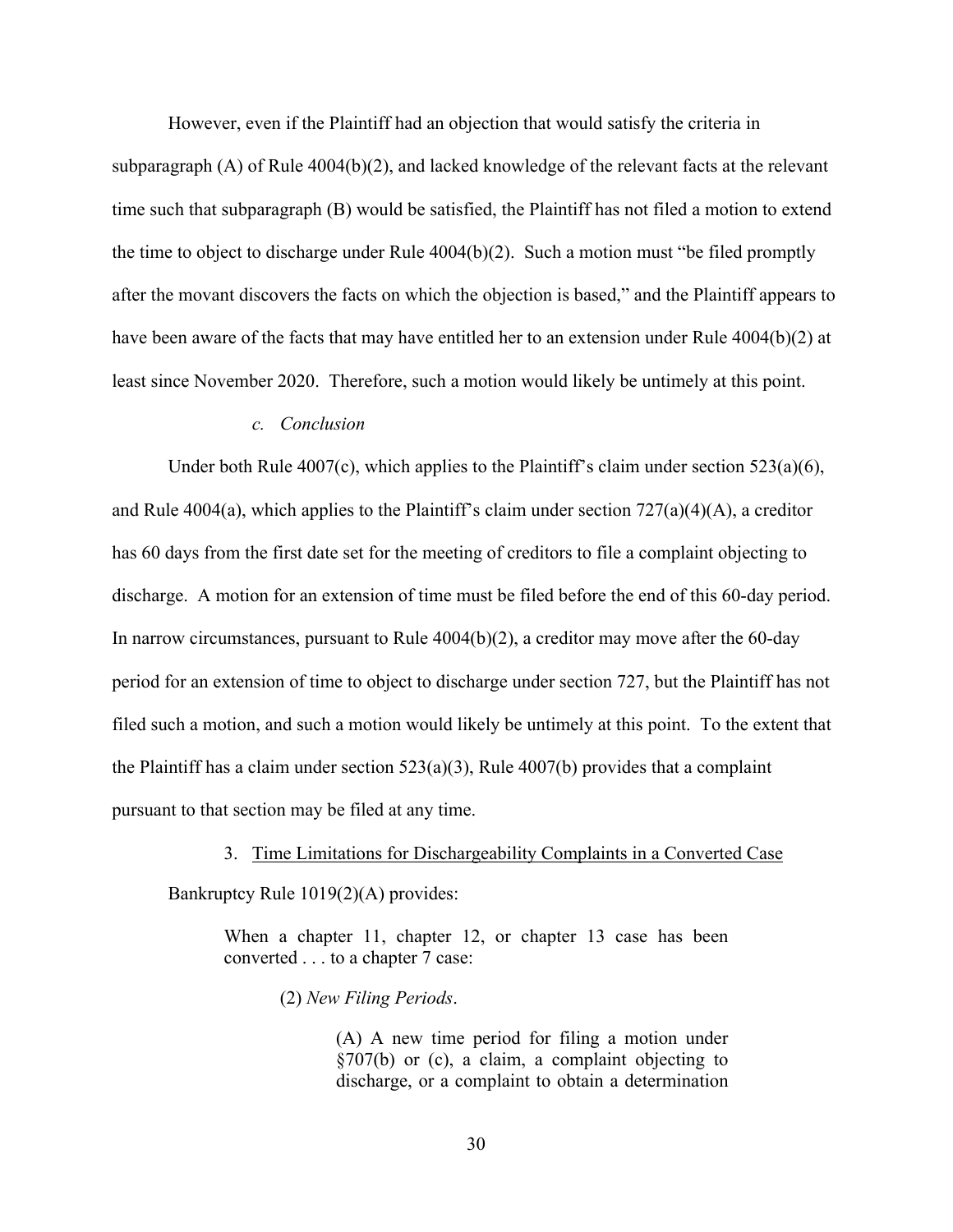of dischargeability of any debt shall commence under Rules 1017, 3002, 4004, or 4007 . . . .

FED R. BANKR. P. 1019(2)(A); *see also Bell v. Bell (In re Bell)*, 225 F.3d 203 (2d Cir. 2000) ("On

conversion, the Bankruptcy Rules expressly provide that a new time period shall commence for

. . . the filing of a complaint objecting to discharge, pursuant to Fed. R. Bankr. P. 4004 . . . ."

(citing FED. R. BANKR. P. 1019(2))).

Rule 1019(2) adopts the holding of *F & M Marquette Nat'l Bank v. Richards*, 780 F.2d

24 (8th Cir. 1985). 9 COLLIER ON BANKRUPTCY ¶ 4007.04[1][b]. In *Richards*, the court

explained:

Although the filing of a petition under chapter 11 is an order for relief, *see* 11 U.S.C. § 301, the conversion of a bankruptcy case from chapter 11 to chapter 7 also constitutes an order for relief. 11 U.S.C. § 348(a). Furthermore, a meeting of creditors is required to be held within a reasonable time after an order for relief. 11 U.S.C. § 341(a). Thus, a new meeting of creditors is required upon conversion from chapter 11 to chapter 7. *See* Bankruptcy Rule 1019(2). This new meeting of creditors is not a continuation or extension of the meeting of creditors in the previous chapter 11 proceeding. Rather, it is a separate and distinct meeting in which a new trustee must be selected. *See* 11 U.S.C. § 348(e); Advisory Committee Note to Rule 1019(2).

The time fixed for filing a complaint to determine dischargeability of a debt is keyed to the first date set for the meeting of creditors. Rule 4007(c). Because the meeting of creditors that is required upon a conversion from chapter 11 to chapter 7 is unrelated to the meeting held in the previous chapter 11 proceeding, we conclude that the date fixed for the meeting is "the first date set for the meeting of creditors" within the context of Rule 4007(c). Therefore, we hold that creditors receive a fresh sixty day period for filing their complaints.

780 F.2d at 25; *see also Kerzner v. Hirsch*, 2000 WL 60210, at \*2–3 (S.D.N.Y. Jan. 24, 2000)

(citing *Richards*).

Here, the Second Bankruptcy Case was converted to chapter 7 on August 27, 2019.

(Order Converting Case.) After conversion, the first date set for the meeting of creditors under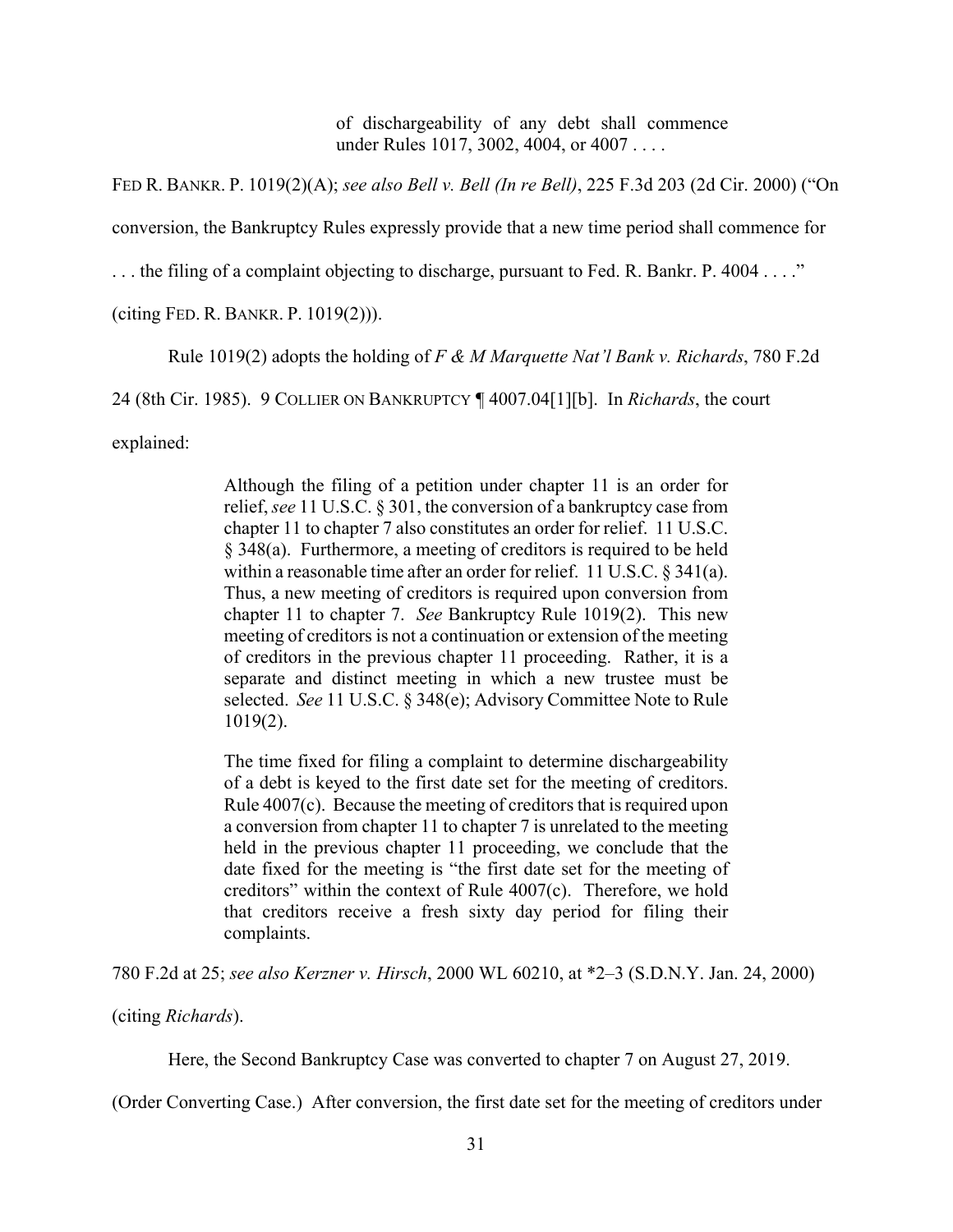section 341(a) was October 16, 2019. (341 Notice.) Accordingly, the last day to file a complaint objecting to discharge under both sections  $523(a)(6)$  and  $727(a)(4)(A)$  was on December 16, 2019.19 The AP Complaint was filed well after this deadline, on November 13, 2020, and the claims under sections  $523(a)(6)$  and  $727(a)(4)(A)$  are therefore untimely.

#### 4. Lack of Notice or Actual Knowledge

*a. Denial of Discharge for Certain Debts Under Section 523* 

Despite the deadlines noted above, section  $523(a)(3)$  protects an unlisted creditor without

notice or actual knowledge of a bankruptcy case against the discharge of its debts.<sup>20</sup> Section

 $523(a)(3)$  provides:

(a) A discharge under section 727 . . . does not discharge an individual from any debt—

> (3) neither listed nor scheduled under section  $521(a)(1)$  of this title, with the name, if known to the debtor, of the creditor to whom such debt is owed, in time to permit—

> > (A) if such debt is not of a kind specified in paragraph  $(2)$ ,  $(4)$ , or  $(6)$  of this subsection, timely filing of a proof of claim, unless such creditor had notice or actual knowledge of the case in time for such timely filing; or

> > (B) if such debt is of a kind specified in paragraph  $(2)$ ,  $(4)$ , or  $(6)$  of this subsection, timely filing of a proof of claim and timely request for a determination of dischargeability of such debt under one of such paragraphs, unless such creditor had notice or actual knowledge of the case in time for such timely filing and request.

<sup>19</sup> Sixty days after the first date set for the 341 meeting was December 15, 2019, which was a Sunday. Pursuant to Rule  $9006(a)(1)(C)$ , "if the last day [of a period] is a Saturday, Sunday, or legal holiday, the period continues to run until the end of the next day that is not a Saturday, Sunday, or legal holiday." FED. R. BANKR. P. 9006(a)(1)(C). Accordingly, the last day to file a complaint objecting to discharge under sections  $523(a)(6)$  and 727(a)(4)(A) was December 16, 2019.

<sup>&</sup>lt;sup>20</sup> Neither party has addressed the applicability of section 523(a)(3).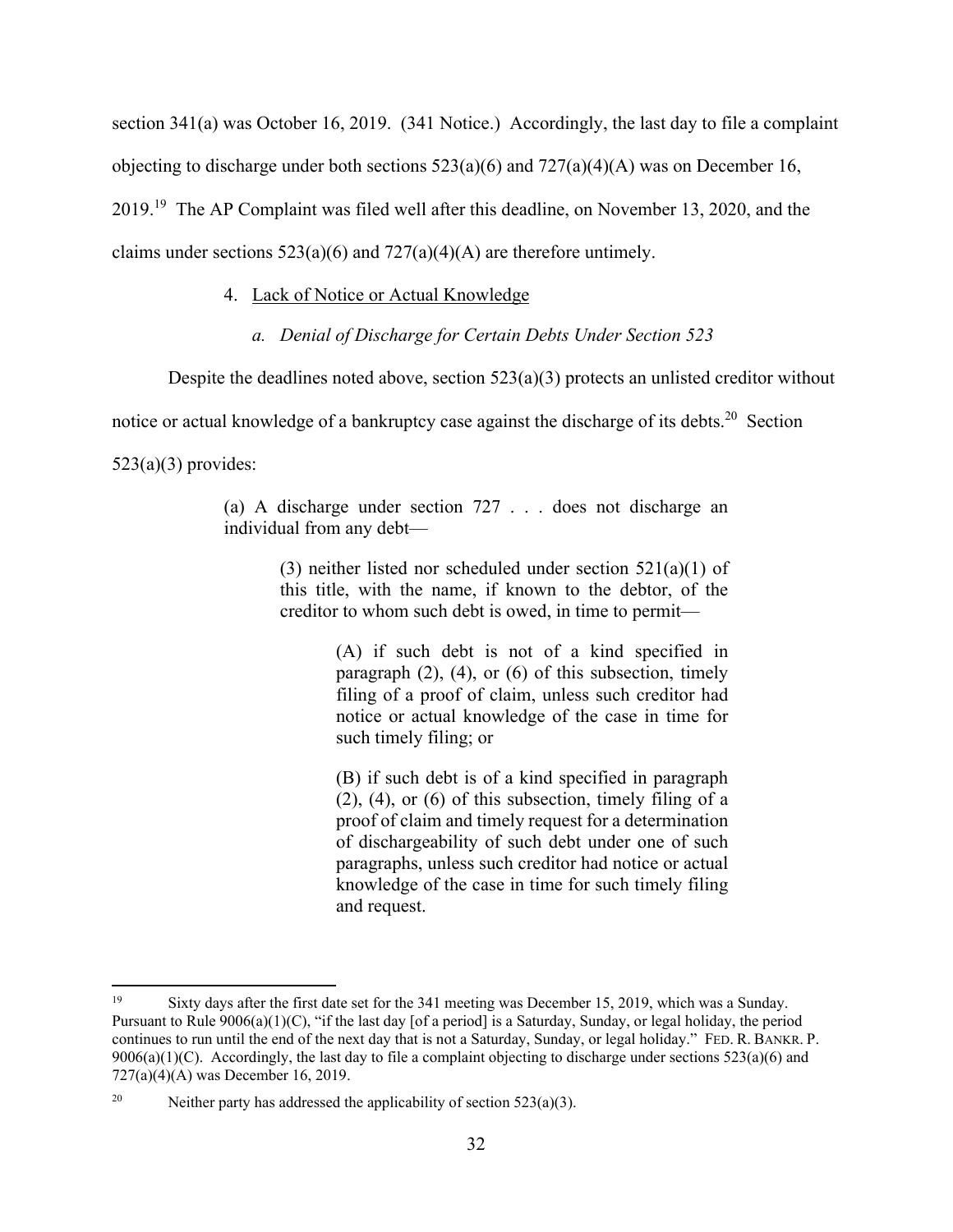11 U.S.C. § 523(a)(3).21

Section 523(a)(3) distinguishes between debts under section 523(a)(2), (4), and (6) and all other debts. However, both subparagraphs (A) and (B) indicate that, if an unlisted creditor did not have notice or actual knowledge of the bankruptcy case on or before the bar date, the debt owed to that creditor is not discharged. As a result, in most cases (including this case), the distinction in section 523(a)(3) between debts under section 523(a)(2), (4), and (6) and all other debts is immaterial. Therefore, in most cases, regardless whether the debt is of a kind specified in section 523(a)(2), (4), or (6), if the creditor did not have notice or actual knowledge of the case on or before the bar date, the debt owed to that creditor is not discharged.<sup>22</sup>

Here, after conversion to chapter 7, the bar date was December 6, 2019. ("Notice of Possible Dividends," Main Case ECF Doc. # 41.) If the Plaintiff had no notice or actual knowledge of the Second Bankruptcy Case until after December 6, 2019, the Plaintiff's claims would be non-dischargeable under section 523(a)(3), regardless of whether the debt is of a kind specified in section 523(a)(2), (4), or (6). Conversely, if the Plaintiff had notice or actual knowledge of the Second Bankruptcy Case on or before December 6, 2019, the Plaintiff's claim

<sup>&</sup>lt;sup>21</sup> Application of section 523(a)(3) to find that a creditor's complaint regarding dischargeability is untimely does not violate due process where the creditor had actual knowledge but no formal notice of the bankruptcy case. *GAC Enters. v. Medaglia (In re Medaglia)*, 52 F.3d 451, 457 (2d Cir. 1995).

<sup>&</sup>lt;sup>22</sup> This may raise the question of why section 523(a)(3) draws a distinction between debts under section  $523(a)(2)$ , (4), or (6) and all other debts, and why it should not be simplified to only reference the bar date. However, the requirement that the unlisted creditor have notice or actual knowledge in time to permit timely filing of *both* a proof of claim *and* a request for a determination of dischargeability is crucial in no-asset chapter 7 cases, where there is no bar date. In such a case, if the unlisted creditor has no notice or actual knowledge of the case in time to permit a timely request for determination of dischargeability, and the debts are of a kind specified in section 523(a)(2), (4), or (6), section 523(a)(3)(B) provides that the debts owed to that creditor are not discharged. *See In re Cruz*, 254 B.R. 801, 805–10 (Bankr. S.D.N.Y. 2000).

There may also be cases in which the deadline to file a request for a determination of dischargeability occurs before the bar date, such as when assets are discovered in a case that begins as a no-asset case and a bar date must be set. In such a case, notice or actual knowledge of the case before the bar date would not necessarily mean that the unlisted creditor *also* had notice or actual knowledge in time to permit a timely request for a determination of dischargeability. However, here, the bar date was on December 6, 2019, which was before the deadline to request a determination of dischargeability on December 16, 2019.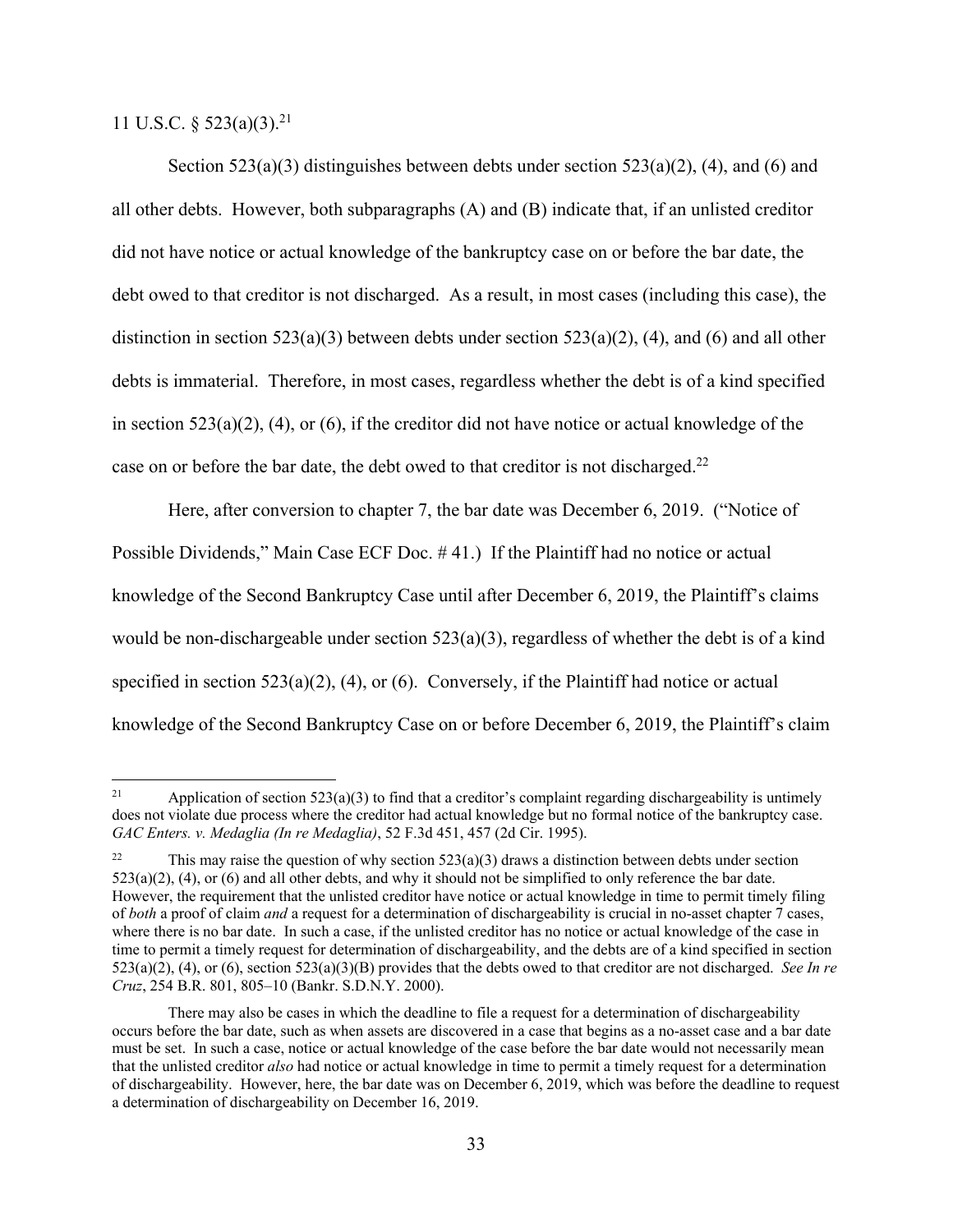would be dischargeable, regardless of whether the debt is of a kind specified in section  $523(a)(2)$ , (4), or (6).

Accordingly, it is not necessary to resolve the issue whether the debt potentially<sup>23</sup> owed to the Plaintiff is non-dischargeable under  $523(a)(6)$ , as the same result regarding dischargeability is reached whether or not the debt falls within section  $523(a)(6)$ .

At the February Hearing, the Plaintiff's counsel represented that he had learned of the Defendant's current bankruptcy case from the Plaintiff around mid-November (when the Adversary Proceeding was filed), but he could not recall when Garcia learned of Sklar's bankruptcy. Sklar argues that Garcia's allegation that Sklar was served through his counsel of record in his bankruptcy proceeding "demonstrate[s] that the Plaintiff had full knowledge that the Defendant had filed for bankruptcy, if not from the day bankruptcy was filed, at least at the point where the civil court awarded damages on the 24th of March, 2020 or soon thereafter." (Defendant's Brief ¶¶ 2.4–2.6.)

Sklar's argument is faulty for two reasons. First, Garcia does not indicate when Sklar was allegedly served through his bankruptcy counsel. Second, if Garcia only had knowledge of Sklar's bankruptcy on or after March 24, 2020, Garcia's claim would be non-dischargeable under section 523(a)(3), regardless of whether the debt is of a kind specified in section 523(a)(2), (4), or (6), as explained above.

<sup>23</sup> Of course, as the District Court Action is void *ab initio* against the Debtor, the Debtor does not actually owe any debt to the Plaintiff at the moment. In addition, if the Plaintiff loses the refiled lawsuit, there would be no debt owed to the Plaintiff in the first place. Both section 523 and section 727 refer to the discharge of "debts." Under the Bankruptcy Code, "[t]he term 'debt' means liability on a claim." 11 U.S.C. § 101(12). While the Plaintiff's claim is neither reduced to judgment nor liquidated, and is contingent and disputed, it is nevertheless a "claim" under the Bankruptcy Code. *See* 11 U.S.C. § 101(5). With respect to claims (*i.e.*, causes of action) that arose prepetition, the discharge of "debts" therefore relates to the *potential* liability on those claims. Otherwise, a plaintiff with a prepetition cause of action could easily avoid the effect of a debtor-defendant's discharge by waiting until after the discharge to file its lawsuit.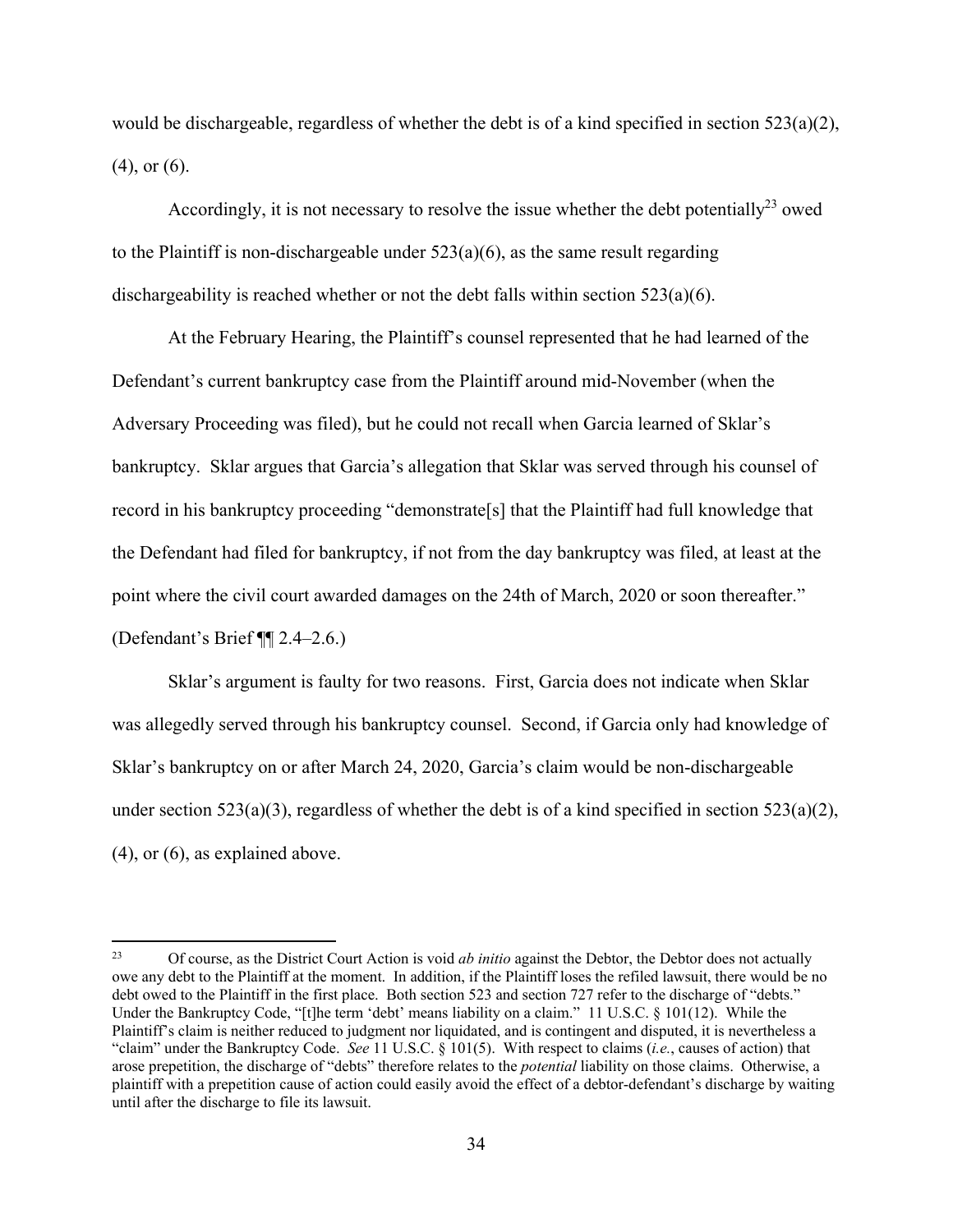The determination of when Garcia received notice or gained knowledge of the Second Bankruptcy Case would resolve the issue of dischargeability—and therefore the entire Adversary Proceeding—without having to wait for adjudication of the underlying non-bankruptcy claims. Accordingly, the Court will move forward with the Adversary Proceeding.

#### *b. Denial of Discharge Generally Under Section 727*

With respect to a total denial of discharge under section 727 (and the applicable rules regarding timeliness in Rule 4004), there does not appear to be a direct analogue to section 523(a)(3) (and the applicable rules regarding timeliness in Rule 4007) that allows for the filing of a complaint objecting to discharge under section 727 at any time where a creditor had no notice or actual knowledge of the bankruptcy case. This may be because section  $523(a)(3)$  already sufficiently protects such a creditor's due process rights by allowing that creditor to seek denial of discharge with respect to the particular debts owed to that creditor.

As noted above, Rule  $4004(b)(2)$  provides a narrow exception permitting a motion to extend the time to object to discharge to be filed after the time has expired where a Plaintiff lacked knowledge of certain facts in order to file a timely objection. However, the Plaintiff has not filed a motion to extend the time pursuant to Rule 4004(b)(2), which must "be filed promptly after the movant discovers the facts on which the objection is based." FED. R. BANKR. P. 4004(b)(2). As the Plaintiff appears to have been aware of the facts that may have entitled her to an extension under Rule 4004(b)(2) at least since November 2020, such a motion would likely be untimely at this point.

Even if a timeliness exception did exist for a claim under section  $727(a)(4)(A)$  for a creditor who lacked notice or actual knowledge of a bankruptcy case—or if the Plaintiff had a claim under section 727(d) that entitled her to the exception under Rule  $4004(b)(2)$  and her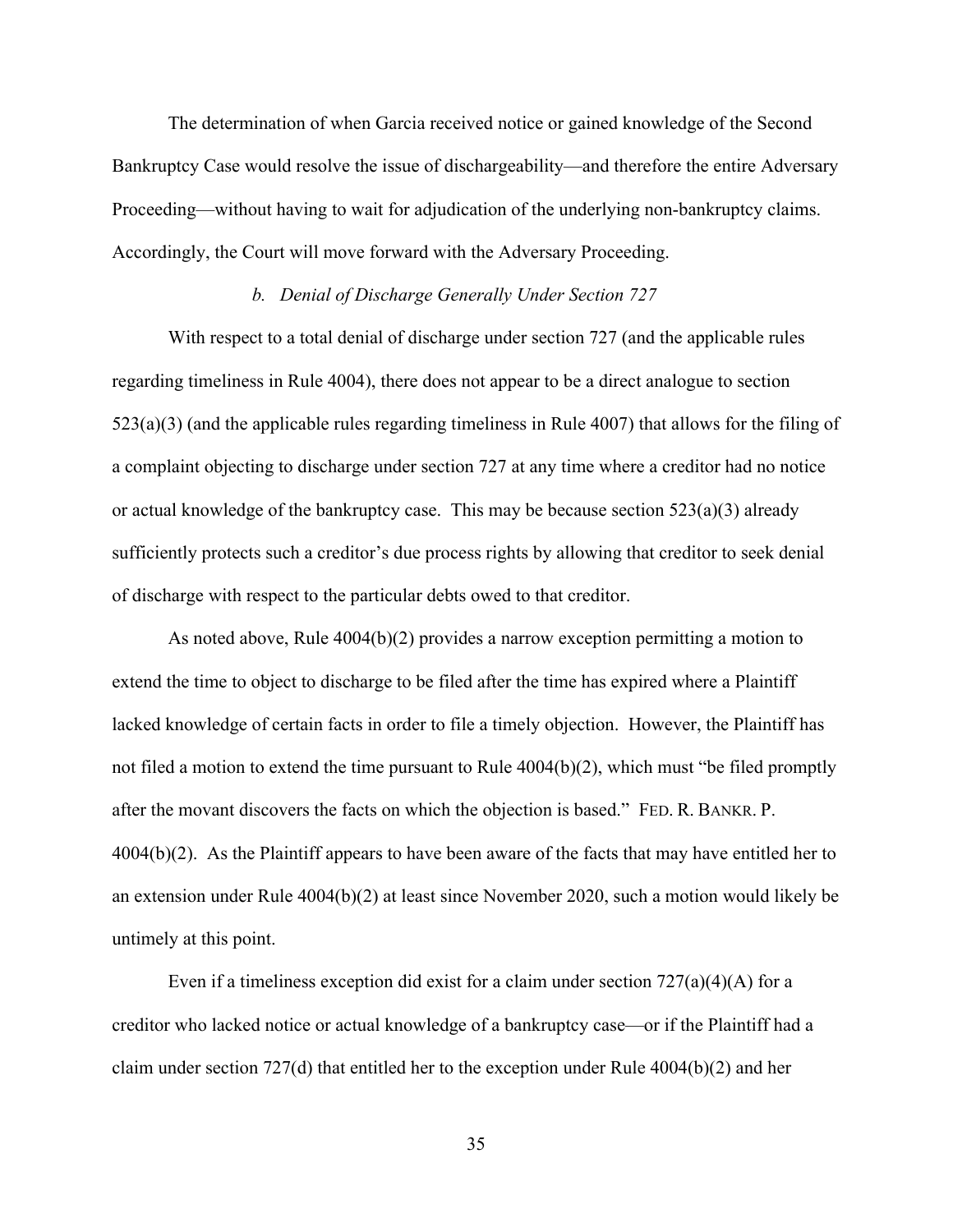motion to extend the time pursuant to that exception were timely—the determination whether section 727(a)(4)(A) or section 727(d) were met would not depend on the outcome of the underlying litigation (as it would with respect to a claim under section  $523(a)(6)$ ), and therefore the claims would also have no bearing on the consideration of lifting the stay to allow the lawsuit to be refiled.

#### 5. Leave to Amend

Although the Plaintiff's arguments to deny Sklar a discharge fail under the sections cited in the AP Complaint, either due to inapplicability or untimeliness, the facts pled arguably demonstrate that the Plaintiff is entitled to relief under section 523(a)(3). While Garcia has not cited this section, citation to the specific code section that entitles a plaintiff to relief is not required under federal pleading standards. *See Johnson v. City of Shelby*, 574 U.S. 10 (2014). Nevertheless, the Court **GRANTS** the Plaintiff leave to amend the AP Complaint within 21 days to reference section 523(a)(3). *See id.* at 12 ("For clarification and to ward off further insistence on a punctiliously stated 'theory of the pleadings,' petitioners, on remand, should be accorded an opportunity to add to their complaint a citation to  $\S 1983$ .").<sup>24</sup>

#### 6. The Motion Objecting to Discharge

In addition to the Adversary Proceeding, the Plaintiff also filed the Motion Objecting to Discharge in the Main Case, pursuant to all of the same sections in the AP Complaint except section  $727(a)(4)(A)$ . (Motion Objecting to Discharge.) Rule 4004(d) provides that "[a]n objection to discharge is governed by Part VII of these rules, except that an objection to discharge under §§727(a)(8), (a)(9), or 1328(f) is commenced by motion and governed by Rule

<sup>&</sup>lt;sup>24</sup> While the Defendant has neither answered nor formally moved to dismiss the AP Complaint, the Defendant's Brief, filed on March 4, 2021, could be construed as a motion to dismiss. If so, the Plaintiff's time to amend "as a matter of course" under Fed. R. Civ. P. 15 (made applicable here by Rule 7015) expired on March 25, 2021. *See* FED. R. CIV. P. 15(a)(1)(B).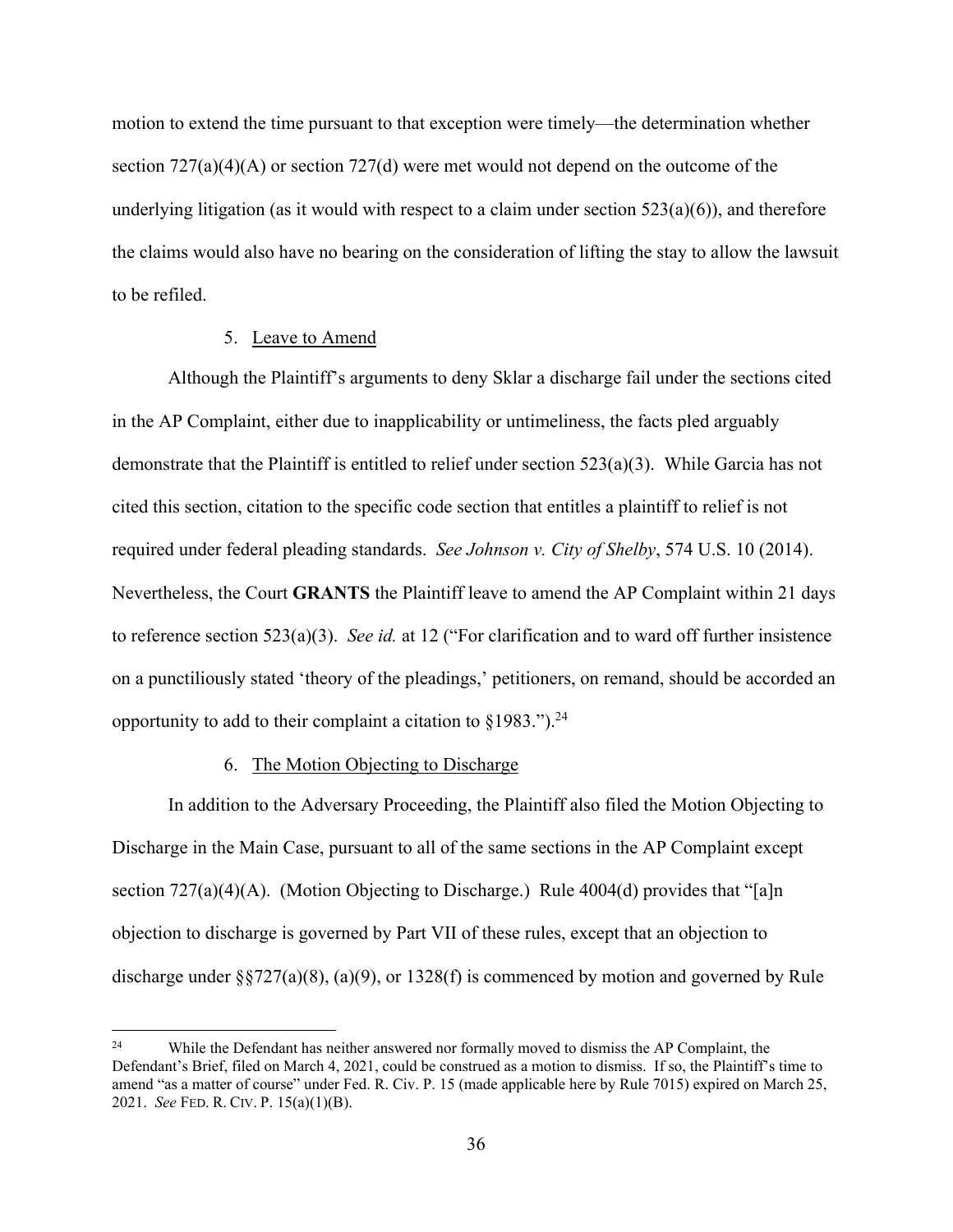9014." FED. R. BANKR. P. 4004(d). Therefore, "[t]he only exception to th[e] general requirement" that objections to discharge are to be brought as adversary proceedings "is for motions under section 727(a)(8) or (a)(9) or section 1328(f)." 9 COLLIER ON BANKRUPTCY  $\P$ 4004.05.

The only one of the Plaintiff's objections to discharge that could be asserted in a motion rather than an adversary proceeding is the one under section 1328(f). However, section 1328(f) applies in chapter 13 cases, not in chapter 7 cases. Accordingly, the Court **DENIES** the Motion Objecting to Discharge as improperly filed.

#### **E. Consent to Adjudication in the Bankruptcy Court**

The Court raised the issue of the applicability of 28 U.S.C. § 157(b)(5) and the potential for the lawsuit to be heard in the bankruptcy court under *Stern v. Marshall*, 564 U.S. 462, 478– 80 (2011) and *Wellness International Network v. Sharif*, 575 U.S. 665 (2015).

Section 157(b)(5) provides:

The district court shall order that personal injury tort and wrongful death claims shall be tried in the district court in which the bankruptcy case is pending, or in the district court in the district in which the claim arose, as determined by the district court in which the bankruptcy case is pending.

28 U.S.C. § 157(b)(5). In order for the bankruptcy court to adjudicate such claims, there must be consent "of all parties to the proceeding." 28 U.S.C. § 157(c)(2); *Wellness*, 575 U.S. at 683–84.

The District Court Complaint asserts claims against the Defendant for sexual harassment, assault and battery, and gender-motivated violence, to which section 157(b)(5) applies. *See Stranz v. Ice Cream Liquidation (In re Ice Cream Liquidation, Inc.)*, 281 B.R. 154, 160–64 (Bankr. D. Conn. 2002). Sklar declined to consent to the bankruptcy court adjudicating Garcia's claims. (Defendant's Supplemental Brief.) Garcia has not expressly indicated whether or not she consents to adjudication in the bankruptcy court. As the consent "of all parties to the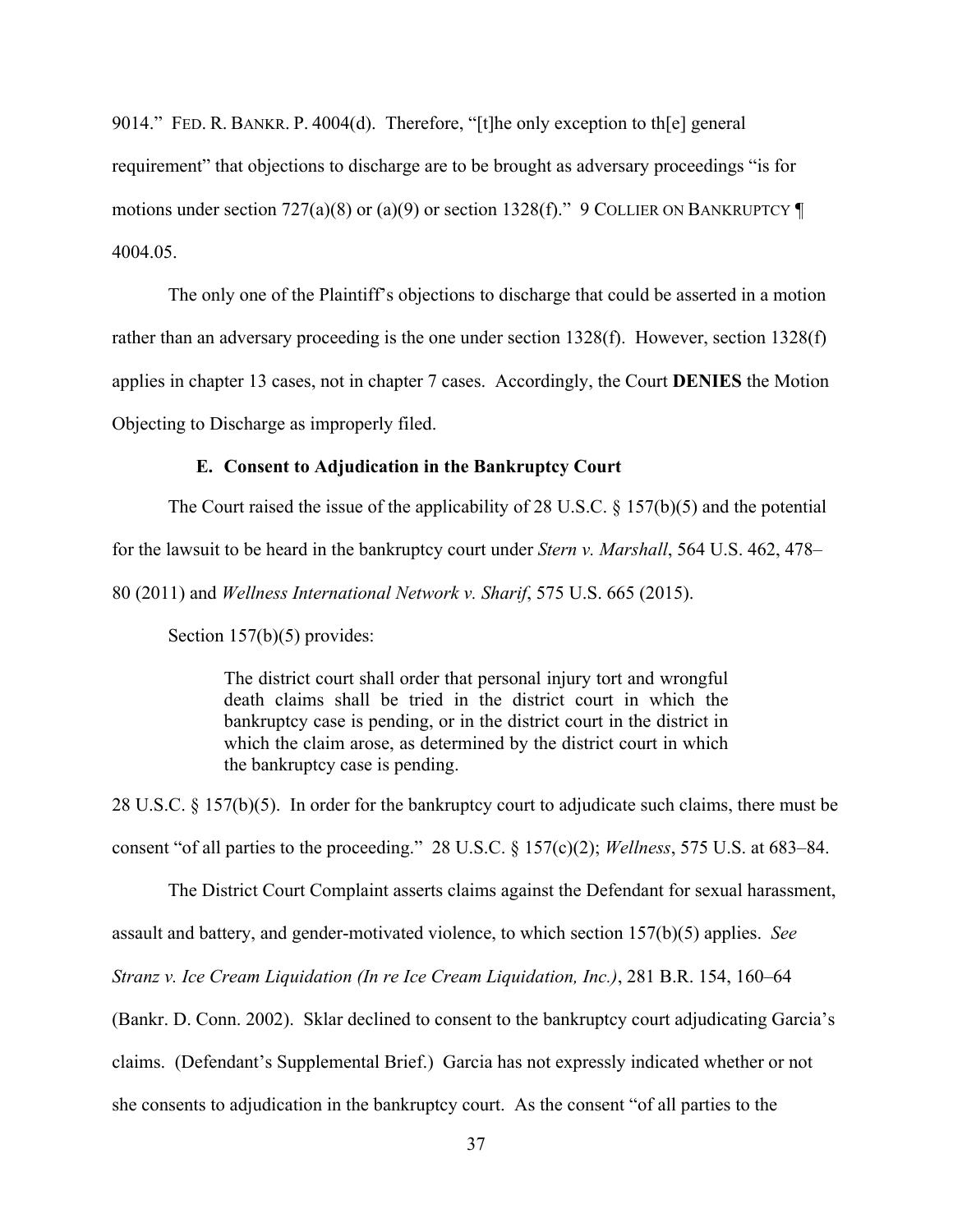proceeding" must be given for the claims to be adjudicated in the bankruptcy court, and neither party has consented (and one has expressly refused), the claims must be adjudicated by the District Court rather than the bankruptcy court.

#### **V. CONCLUSION**

With respect to the Lift-Stay Motion, the Court **DENIES** retroactive relief from the stay, but **GRANTS** prospective relief from the stay to allow the Plaintiff to file a new lawsuit against the Debtor in the District Court.

With respect to the Adversary Proceeding, the Court **GRANTS** the Plaintiff leave to amend the complaint within 21 days of the filing of this opinion to assert a claim under section 523(a)(3). Plaintiff's claims to deny a discharge under sections  $523(a)(11)$ ,  $523(a)(19)(B)(i)$ – (iii), and 1328(f) are **DISMISSED** as inapplicable to this case. Plaintiff's claims to deny a discharge under sections 523(a)(6) and 727(a)(4)(A) are **DISMISSED** as untimely. As the Adversary Proceeding can be resolved entirely by determining whether the Plaintiff had notice or actual knowledge of the Second Bankruptcy Case on or before the bar date of December 6, 2019, without waiting for resolution of a new lawsuit in the District Court against the Debtor, the Court **ALLOWS** the Adversary Proceeding to continue to resolve that issue.

Finally, the Court **DENIES** the Motion Objecting to Discharge as improperly filed.

Dated: April 20, 2021 New York, New York

**\_\_\_\_\_***Martin Glenn***\_\_\_\_\_** 

 MARTIN GLENN United States Bankruptcy Judge